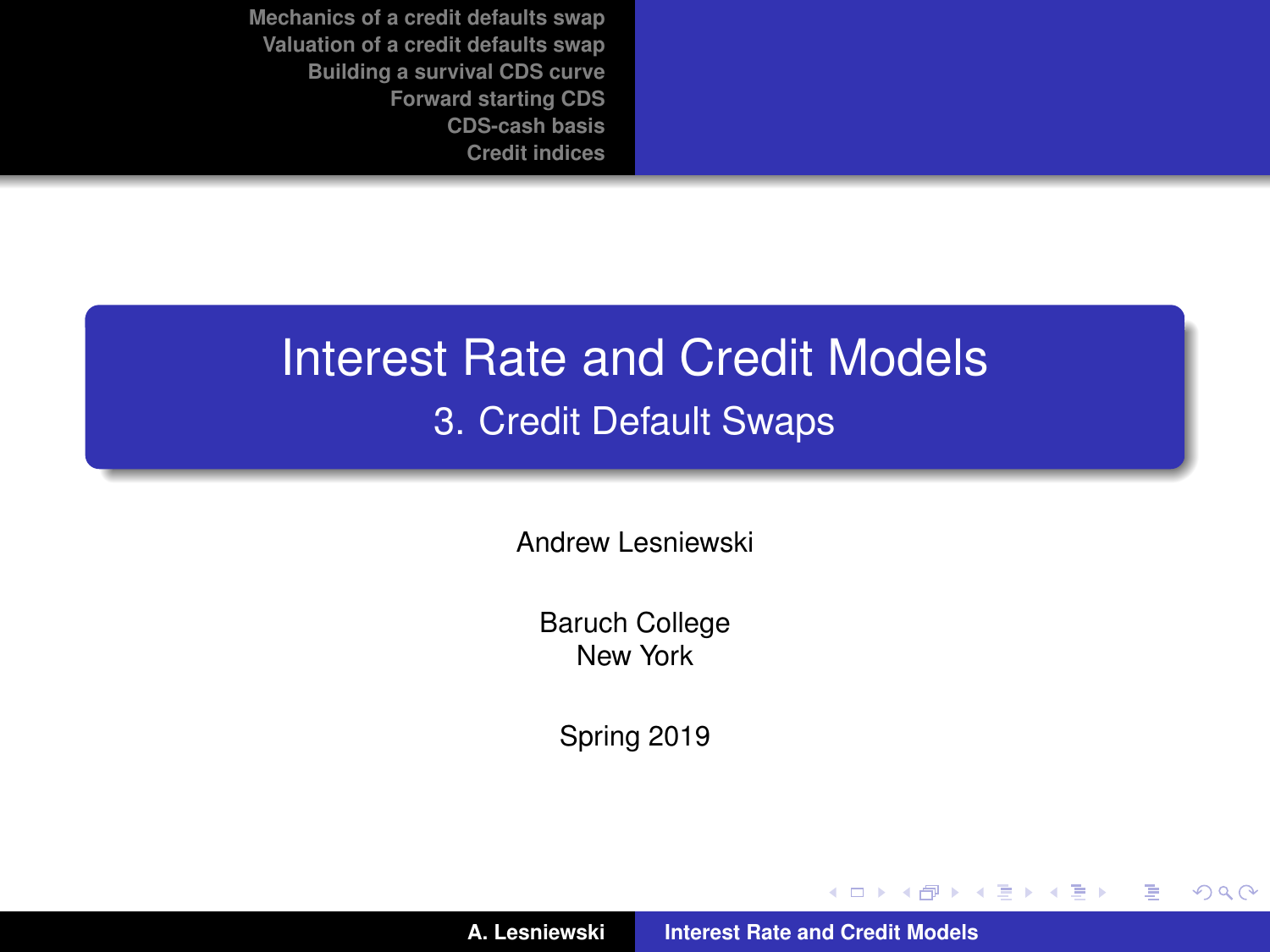# **Outline**



**1** [Mechanics of a credit defaults swap](#page-2-0)



**2** [Valuation of a credit defaults swap](#page-12-0)



- **4** [Forward starting CDS](#page-32-0)
- **5** [CDS-cash basis](#page-36-0)

#### **6** [Credit indices](#page-38-0)

→ 君をす者を

**← ロ → → イ 同 →** 

<span id="page-1-0"></span> $299$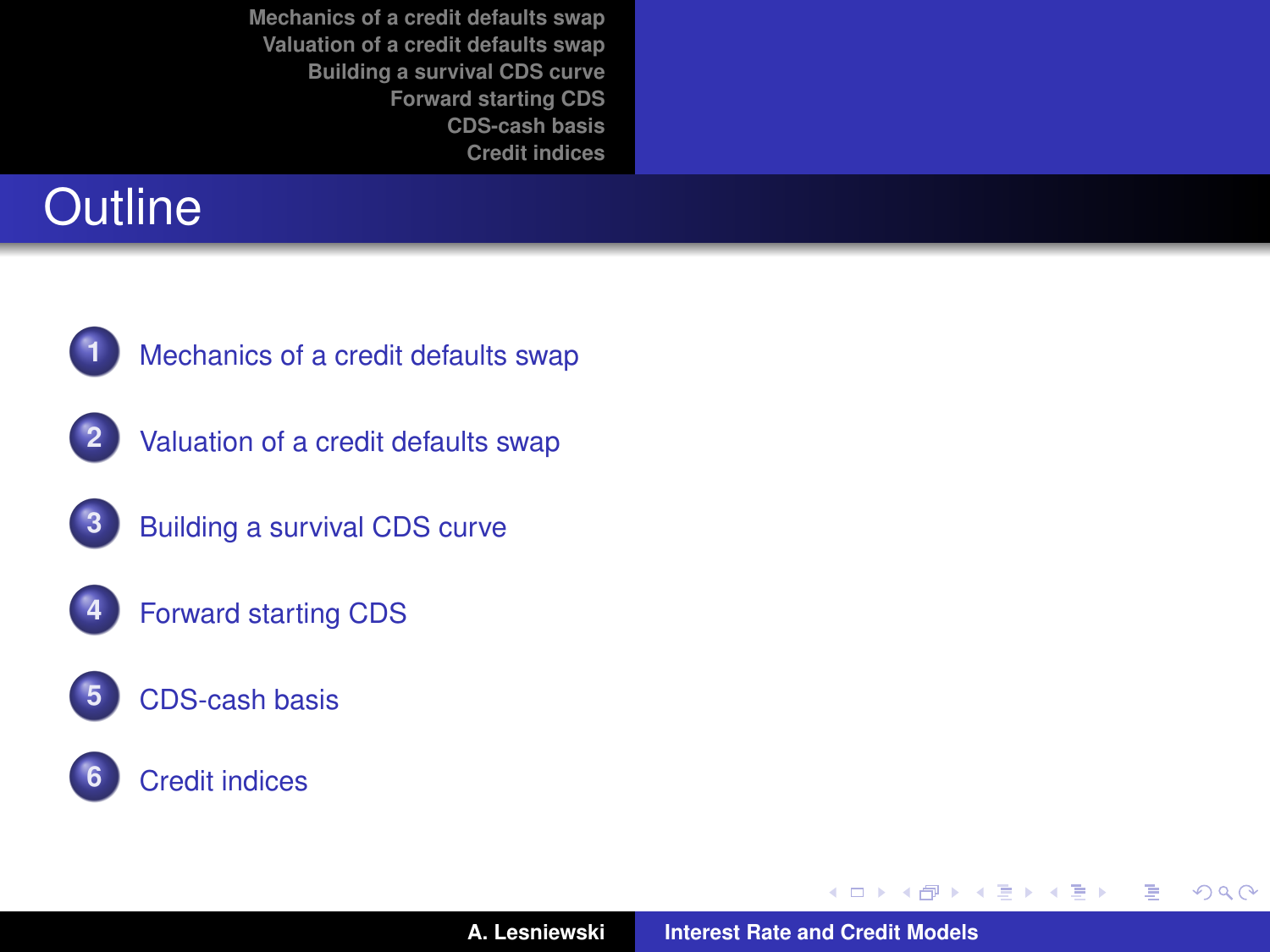#### Mechanics of a CDS

- A *credit default swap* (CDS) is the most commonly traded type of credit derivatives.
- It is an unfunded contract written on the credit worthiness of a *reference entity* or *obligor* ("name").
- **•** The reference entity is not a party to the transaction.
- **•** Parties on a CDS are not required to have a position in the reference name.
- As in the case of IRS, CDS confirms follow the standard ISDA documention.
- CDSs used to be traded over the counter (OTC). However, over the past few years, there has been a move toward central clearing of CDS contracts (ICE and CME).

イロメ イ部メ イヨメ イヨメー

Þ

<span id="page-2-0"></span> $298$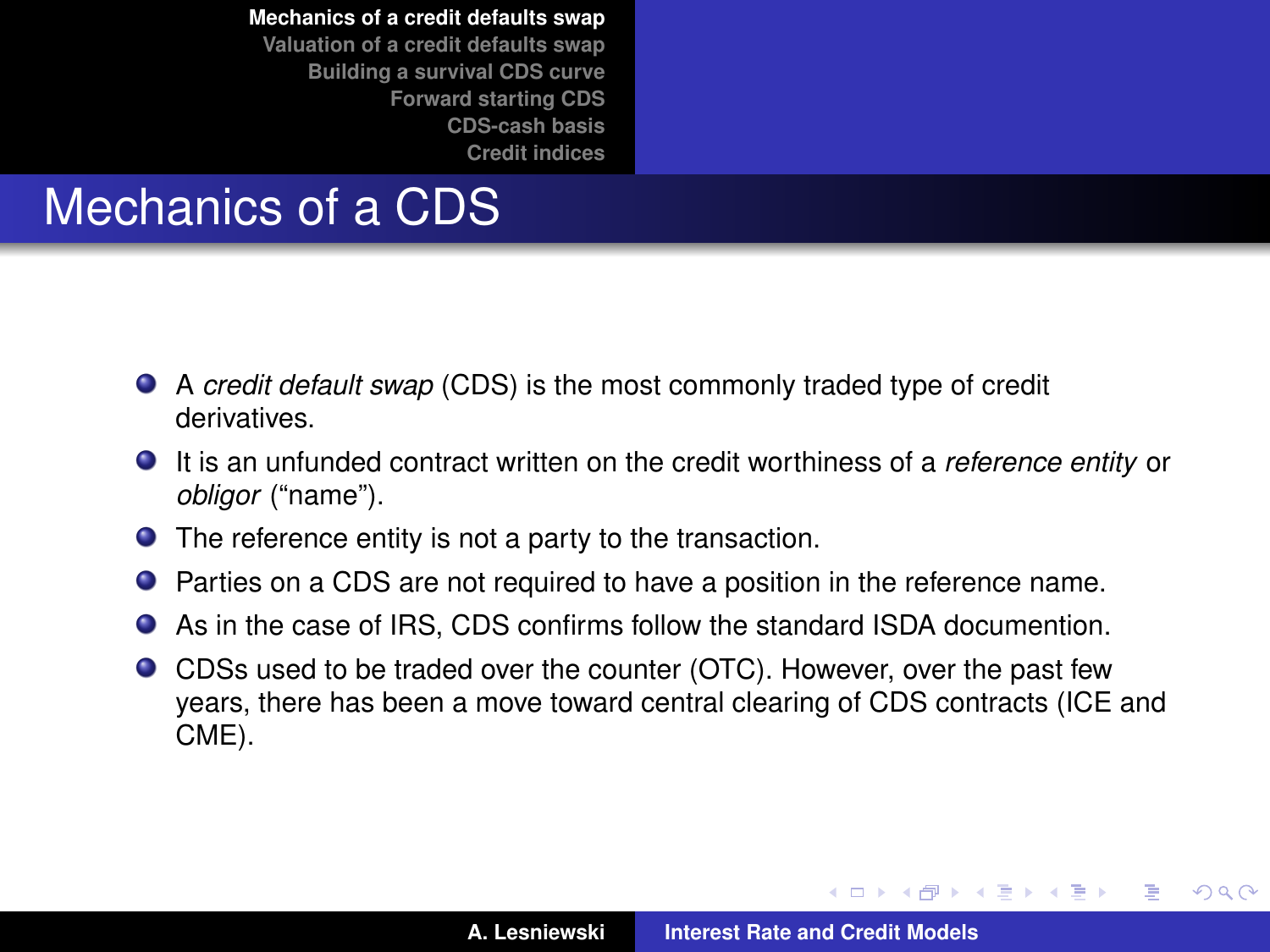**[Mechanics of a credit defaults swap](#page-2-0) [Valuation of a credit defaults swap](#page-12-0) [Building a survival CDS curve](#page-27-0) [Forward starting CDS](#page-32-0)**

**[CDS-cash basis](#page-36-0) [Credit indices](#page-38-0)**

# Mechanics of a CDS

- A CDS has a stated amount of notional, i.e. the face value of the reference name.
- A typical notional on a CDS is in the range \$10-\$20 mm.
- CDSs have a stated maturity (typical terms are 3, 5, 7, and 10 years), with the most liquid point at 5 years.
- A CDS settles on the next business day following the trade date.

(ロトス個) (運) (運)

Þ

 $298$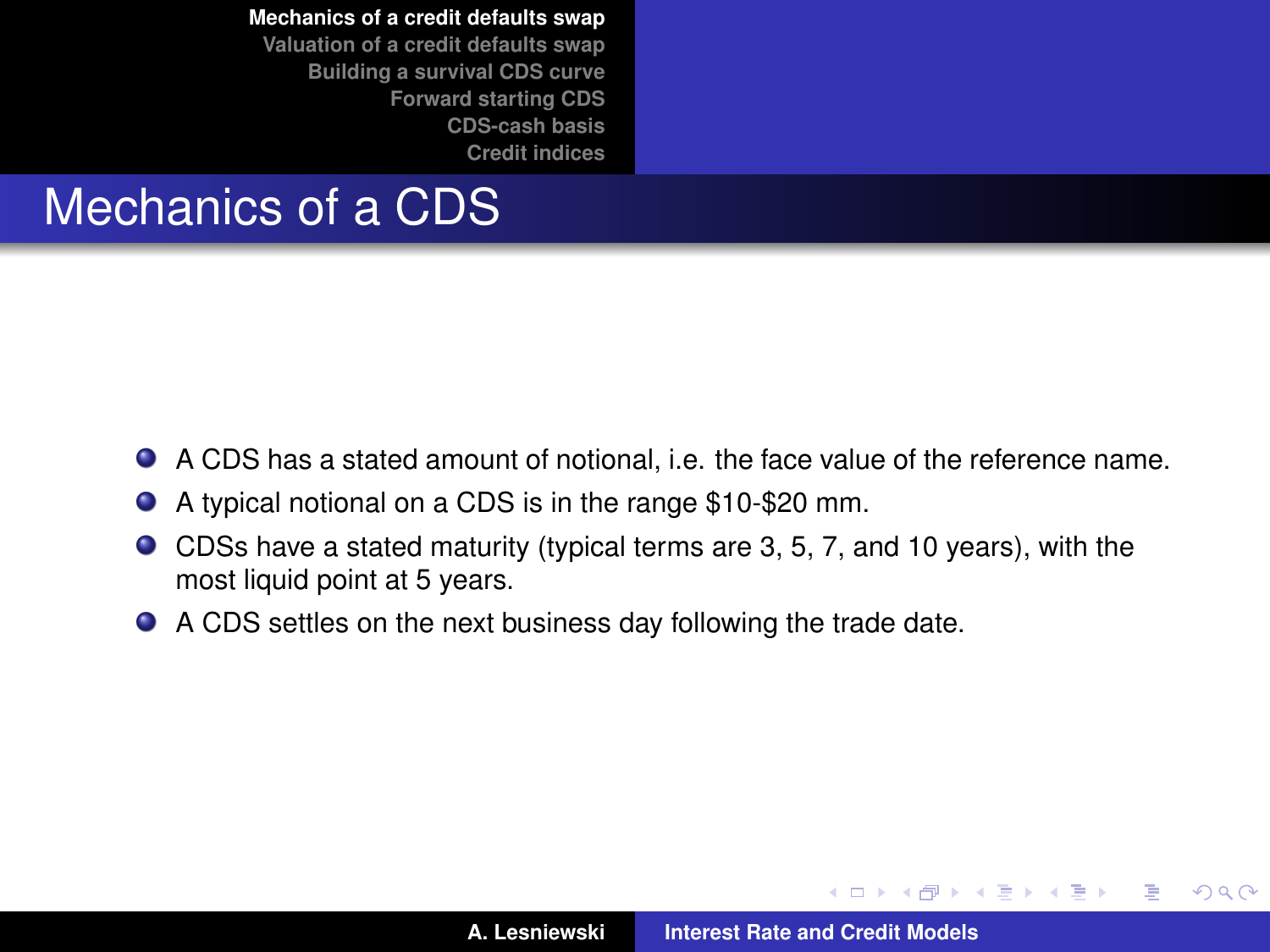**[Mechanics of a credit defaults swap](#page-2-0)**

**[Valuation of a credit defaults swap](#page-12-0) [Building a survival CDS curve](#page-27-0) [Forward starting CDS](#page-32-0) [CDS-cash basis](#page-36-0) [Credit indices](#page-38-0)**

#### Mechanics of a CDS

#### A CDS has two *legs*:

- (i) *Protection leg:* if a credit event (default) occurs prior to the contracts maturity, *protection seller* has to compensate the protection buyer.
- (ii) *Premium leg:* in return for assuming the credit risk of the underlying name, the *protection buyer* pays a premium (upfront fee + periodic coupon).
- **•** Premium payments end at contract's maturity or following a default, whichever happens first.

(ロトス個) (運) (運)

 $QQ$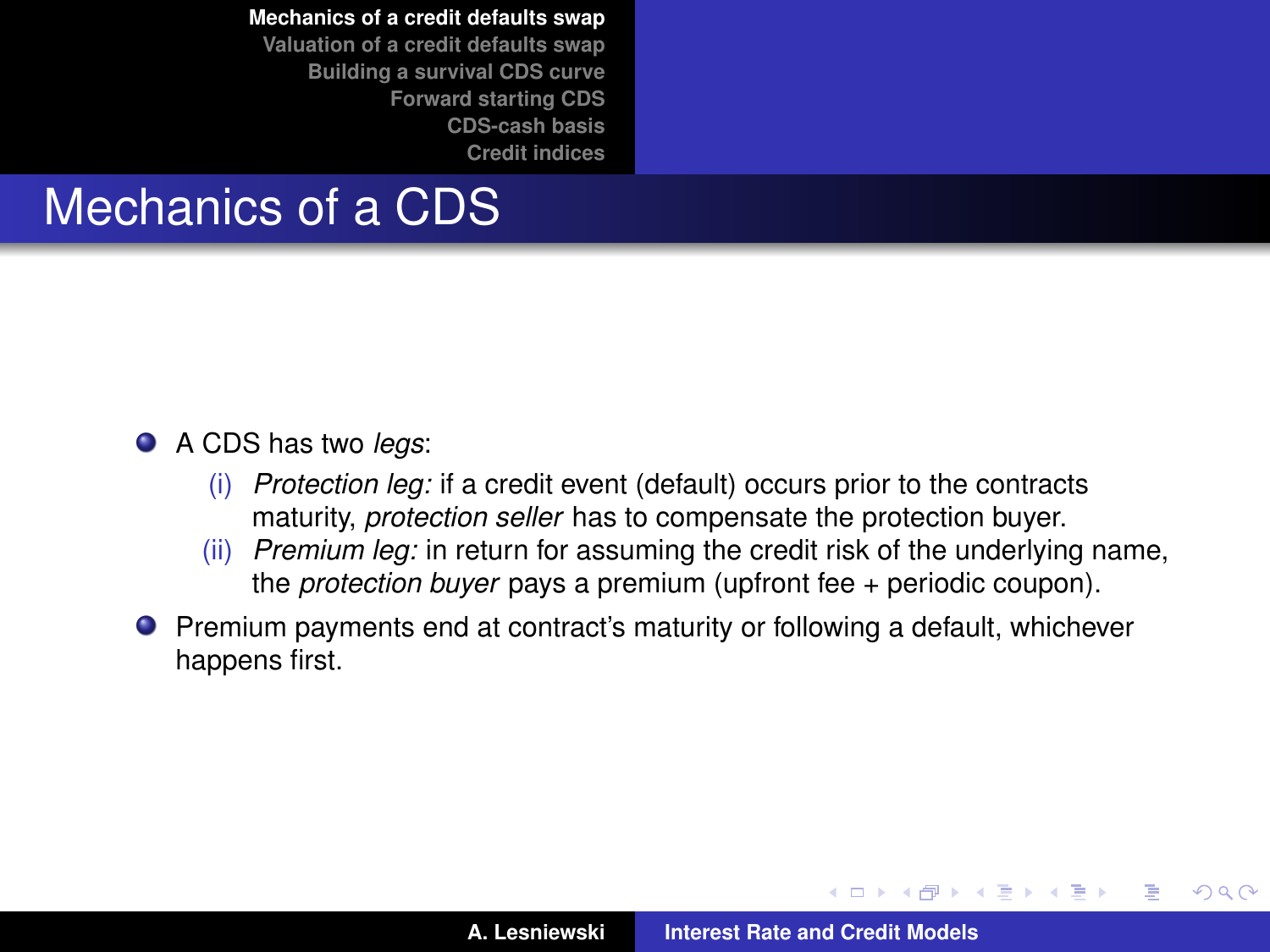**[Credit indices](#page-38-0)**

#### Mechanics of a CDS

- The counterparty paying the premium is *long* the CDS (short the credit of the reference name).
- This counterparty (the protection buyer) benefits from deteriorating credit of the name.
- The counterparty receiving the premium is *short* the CDS (long the credit of the reference name).
- This counterparty (the protection seller) benefits from improving credit of the name.

イロメ イ部メ イヨメ イヨメー

 $QQ$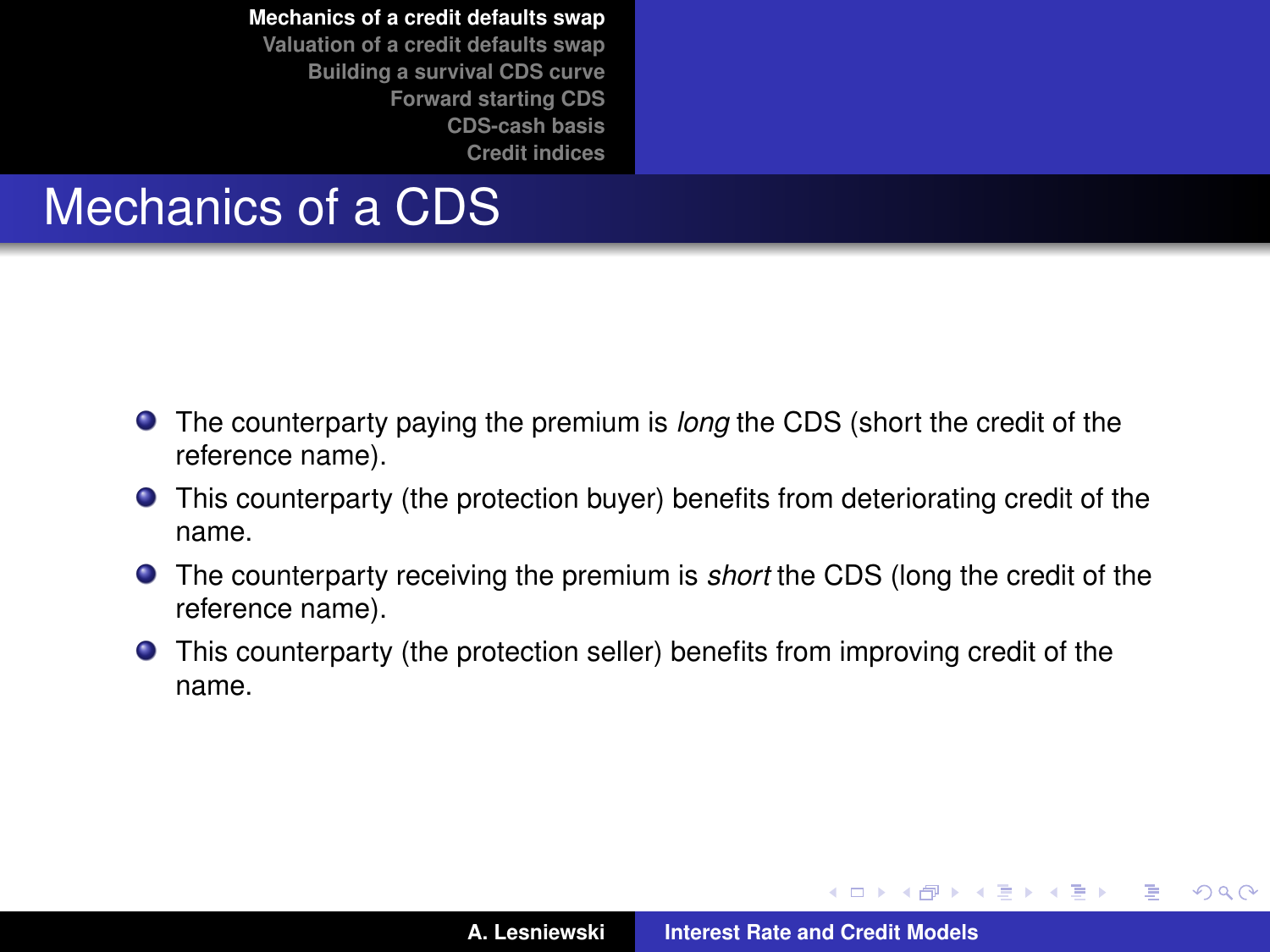**[Mechanics of a credit defaults swap](#page-2-0) [Valuation of a credit defaults swap](#page-12-0) [Building a survival CDS curve](#page-27-0) [Forward starting CDS](#page-32-0)**

**[CDS-cash basis](#page-36-0) [Credit indices](#page-38-0)**

# Mechanics of a CDS



イロメ イ部メ イヨメ イヨメー

 $2Q$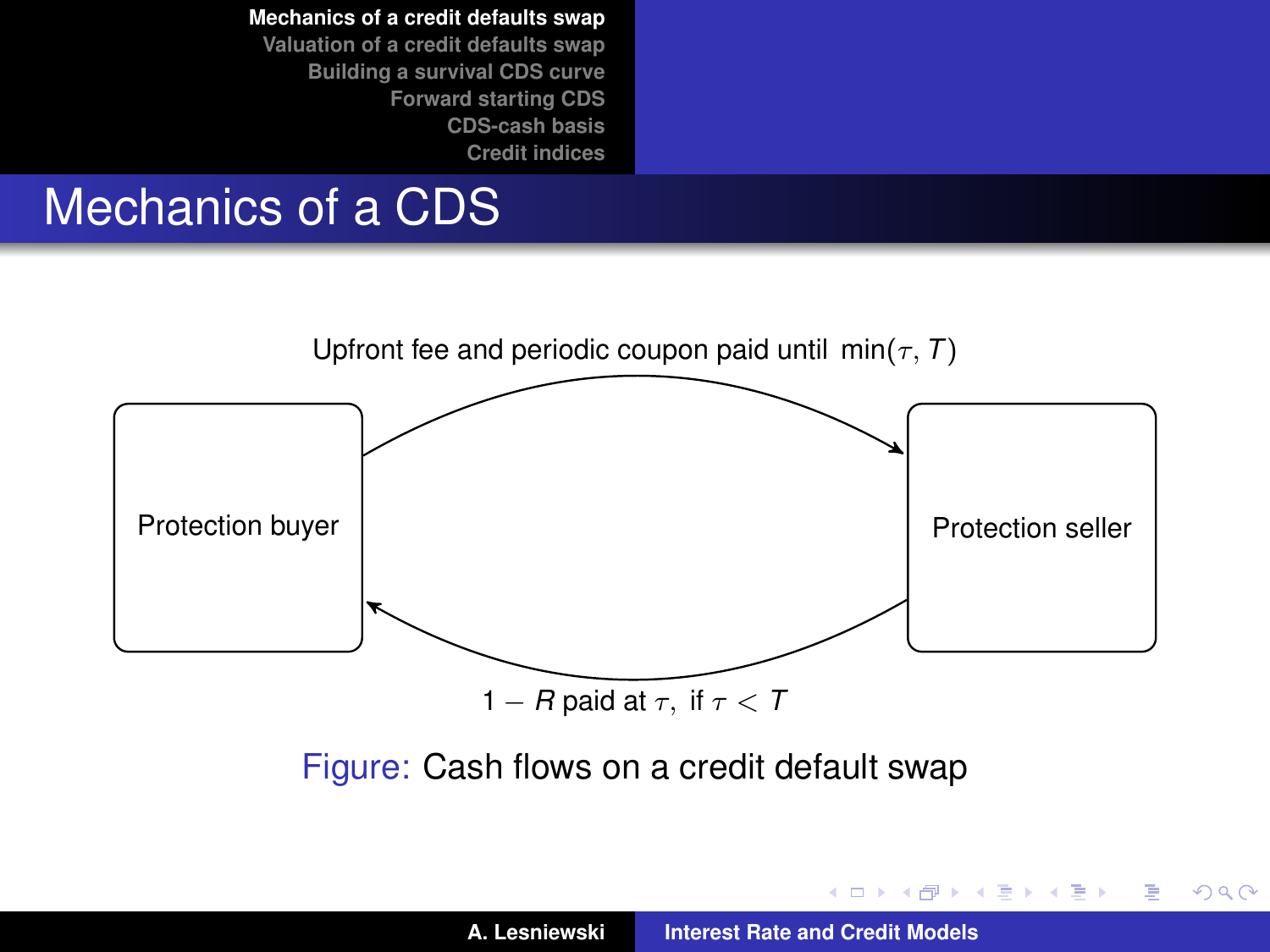### Mechanics of a CDS

- Credit default swaps are reminiscent of insurance contracts.
- Some important differences between CDSs and insurance polices are:
	- (i) An insurance policy provides protection against losses suffered by the policy holder on the insured asset (property, health, life,...) that they hold. In contrast, the holder of a CDS does not have to hold the reference asset.
	- (ii) CDSs are subject to mark to market, while insurance contracts are not.
	- (iii) CDSs are tradeable, while policies are not.
	- (iv) CDSs are terminated by unwinding at the mark to market. In order to terminate an insurance policy, it is enough for the holder to stop paying the premium.

イロト イ押ト イヨト イヨト

<span id="page-7-0"></span> $QQ$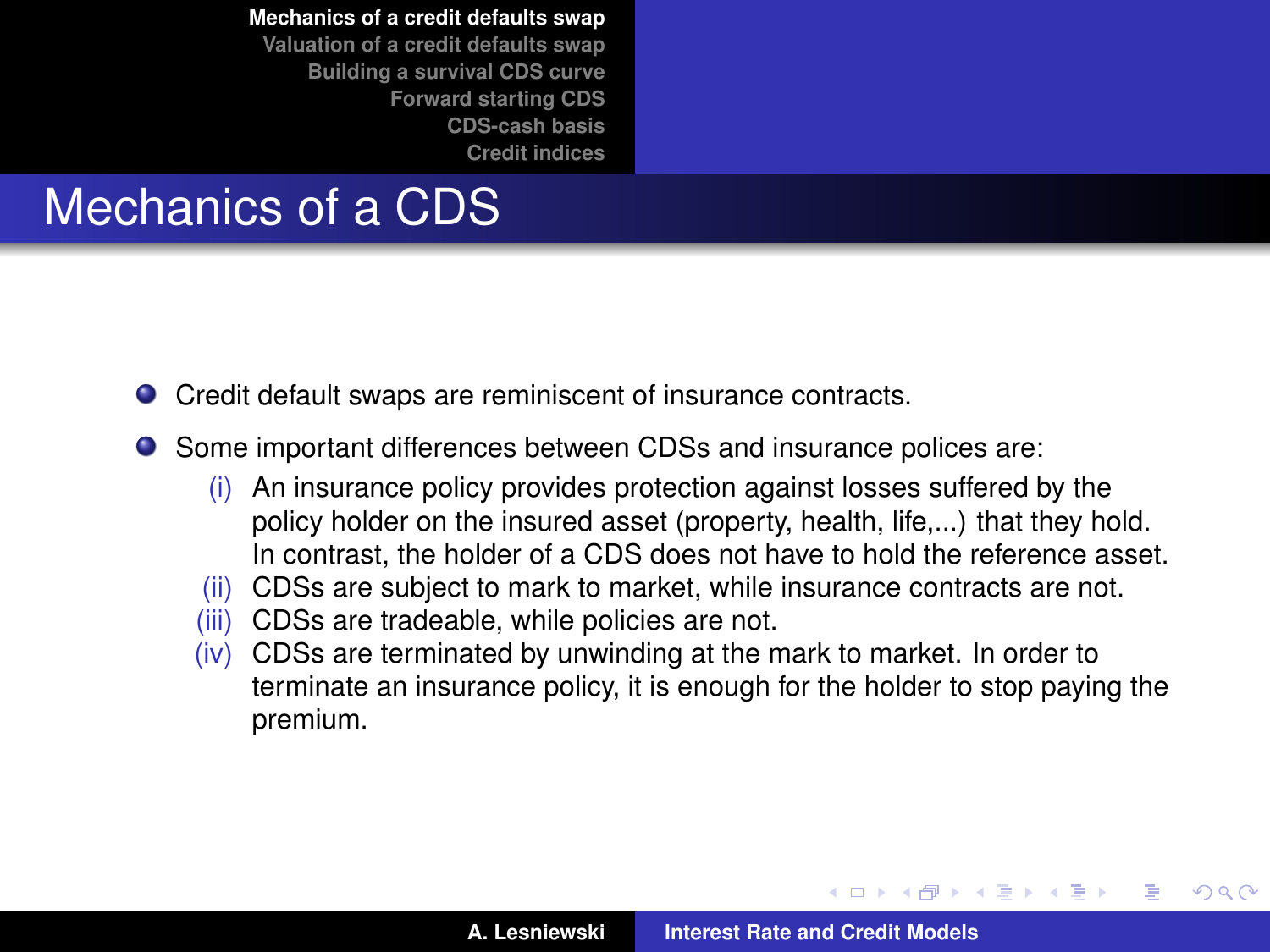**[Mechanics of a credit defaults swap](#page-2-0) [Valuation of a credit defaults swap](#page-12-0) [Building a survival CDS curve](#page-27-0) [Forward starting CDS](#page-32-0)**

> **[CDS-cash basis](#page-36-0) [Credit indices](#page-38-0)**

# Quarterly roll

- Until 2003, the standard convention was that the maturity date of a CDS was *T* years from the settlement date (adjusted by the *following business days convention*).
- Since 2003, the market adopted standard *quarterly roll dates* on March 20, June 20, September 20, and December 20 (similar to the IMM dates<sup>1</sup> from interest rates markets).
- A *T*-year CDS matures on the first IMM date (adjusted for business days) following *T* years from the settlement date.

<span id="page-8-0"></span>We will refer to these dates as the IMM dates, even though, stricly spea[king](#page-7-0), [the](#page-9-0)[y a](#page-7-0)[re](#page-8-0) [no](#page-9-0)[t i](#page-1-0)[de](#page-2-0)[nt](#page-11-0)[ic](#page-12-0)[al](#page-1-0) [wi](#page-2-0)[th](#page-11-0) [t](#page-12-0)[he I](#page-0-0)[MM](#page-45-0) dates. イロト イ押 トイラ トイラト ÷.  $QQ$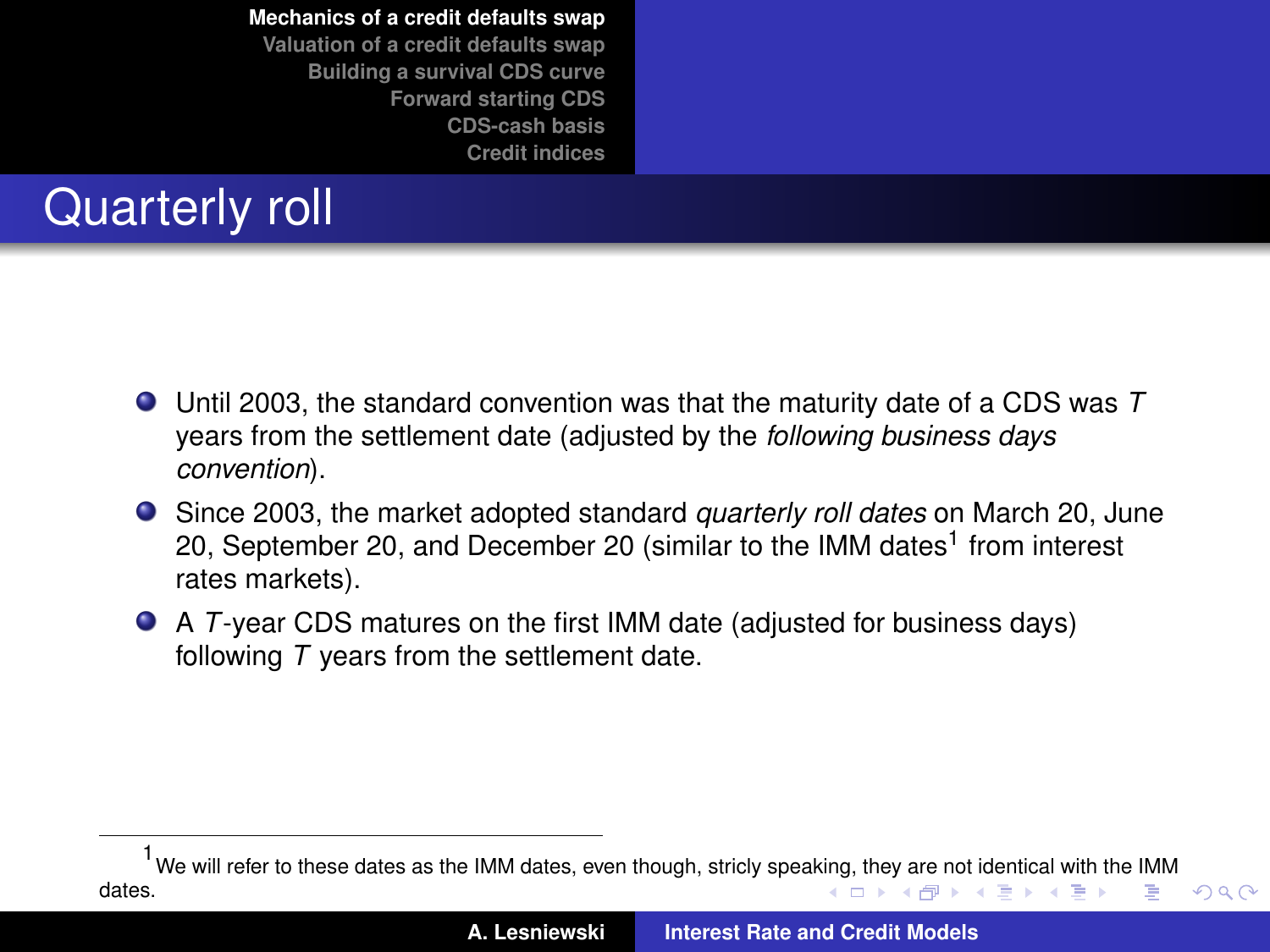**[Mechanics of a credit defaults swap](#page-2-0) [Valuation of a credit defaults swap](#page-12-0) [Building a survival CDS curve](#page-27-0) [Forward starting CDS](#page-32-0)**

**[CDS-cash basis](#page-36-0) [Credit indices](#page-38-0)**

## Mechanics of the premium leg

- The maturity of the CDS is the first IMM date (adjusted for business dates) following *T* years from the settlement date.
- All the IMM dates between the settlement dates and the maturity date are called the roll dates.
- Coupon payments take place on the roll dates (adjusted for business dates).
- The premium amounts are calculated based on the "act/360" day count fraction convention. The dollar amount of a premium payment equals

$$
cpn \times \frac{numdays}{360} \times Notional,
$$

where *cpn* is the annualized periodic coupon, and *numDays* is the number of days in the accrual periods.

イロメ イ部メ イヨメ イヨメー

<span id="page-9-0"></span>Þ

 $QQ$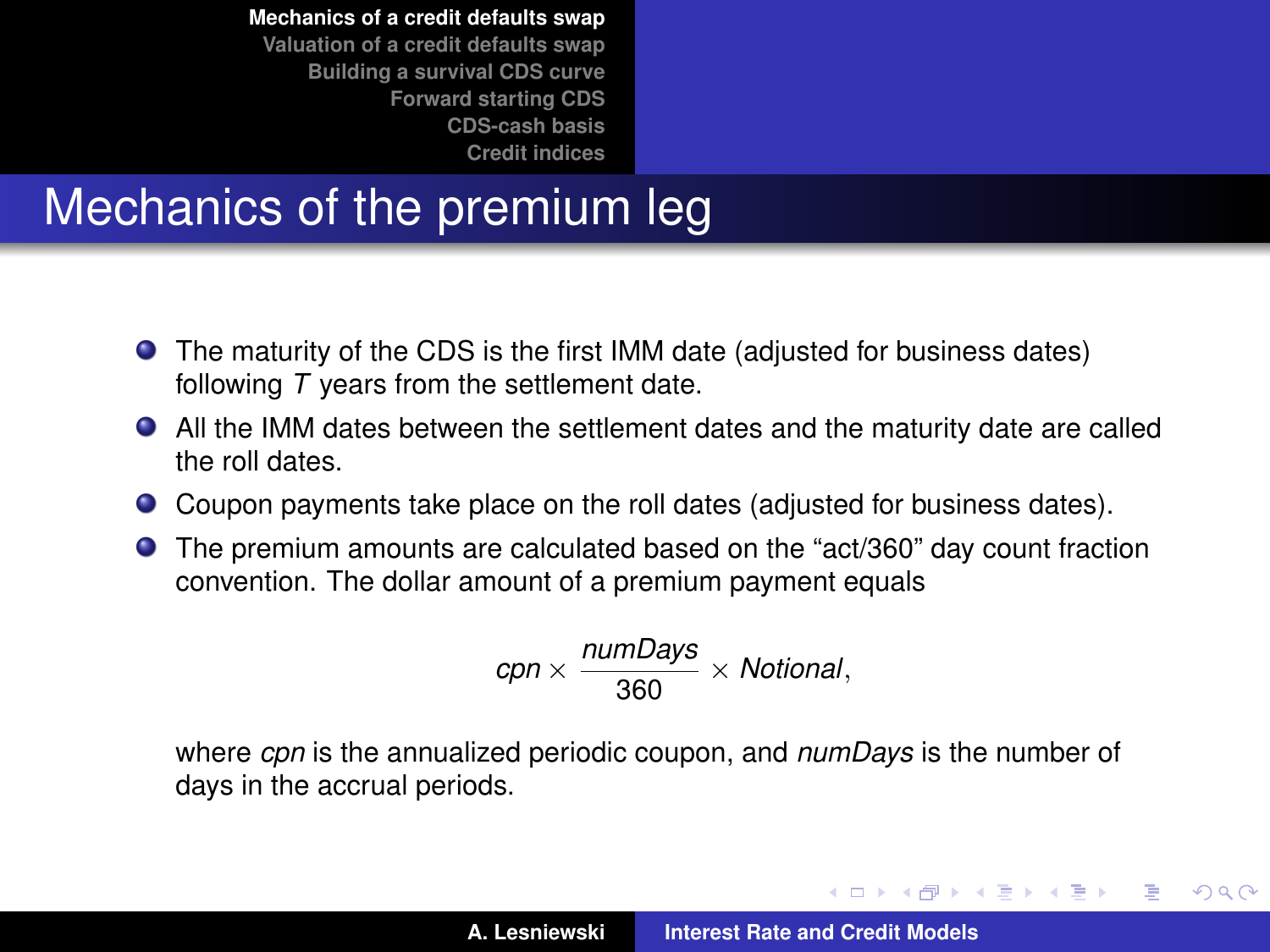**[Mechanics of a credit defaults swap](#page-2-0)**

**[Valuation of a credit defaults swap](#page-12-0) [Building a survival CDS curve](#page-27-0) [Forward starting CDS](#page-32-0) [CDS-cash basis](#page-36-0) [Credit indices](#page-38-0)**

# Mechanics of the premium leg

The first accrual period is usually a *stub* period:

- (i) *Short stub*: if the trade date is before 30 days prior to the first IMM date, the premium is paid on the first accrual date for the number of days of effective protection during that period.
- (ii) *Long stub*: if the trade date is within 30 days before the first coupon date, no premium payment is made on the first accrual date.
- In the event of a default, accrued premium at default has to be paid.
- In the USD market the coupon is usually 100 bp (for investment grade reference name) or 500 bp (high-yield reference names). The reminder of the premium is paid as an upfront fee.

(ロトス個) (運) (運)

 $QQ$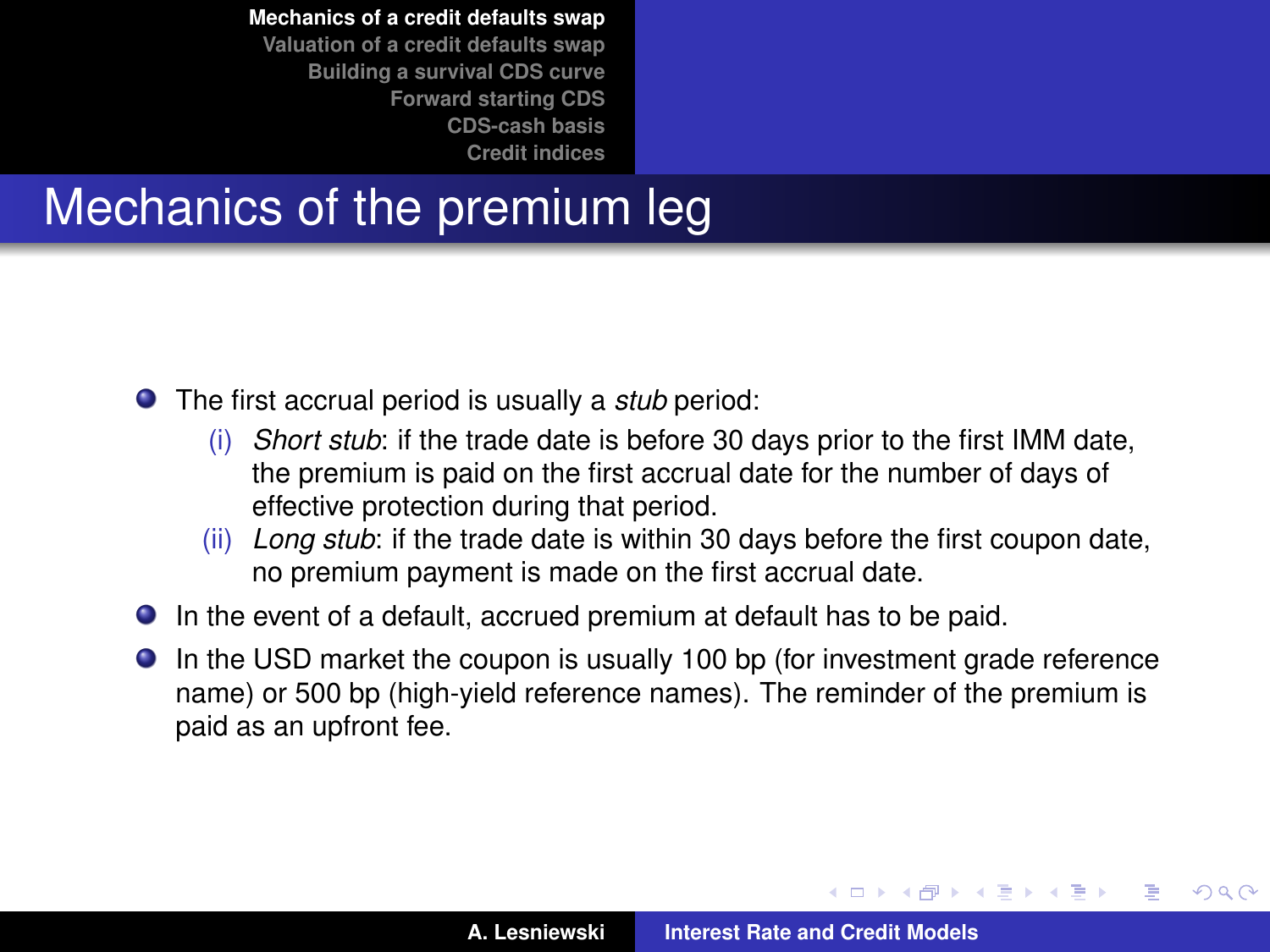**[Mechanics of a credit defaults swap](#page-2-0)**

**[Valuation of a credit defaults swap](#page-12-0) [Building a survival CDS curve](#page-27-0) [Forward starting CDS](#page-32-0) [CDS-cash basis](#page-36-0) [Credit indices](#page-38-0)**

#### Mechanics of the protection leg

- In the case of a default of the reference name, the protection leg is responsible for making up to the par value of the defaulted instrument.
- *Physical settlement.* Protection buyer delivers a defaulted instrument to the protection seller in order to receive the face value of the defaulted debt.
- *Cash settlement.* The protection seller pays the protection buyer the face value of the defaulted instrument less its recovery price in cash. The recovery price is determined by a dealer poll or an auction.

 $\left\{ \begin{array}{ccc} 1 & 0 & 0 \\ 0 & 1 & 0 \end{array} \right.$ 

<span id="page-11-0"></span> $QQQ$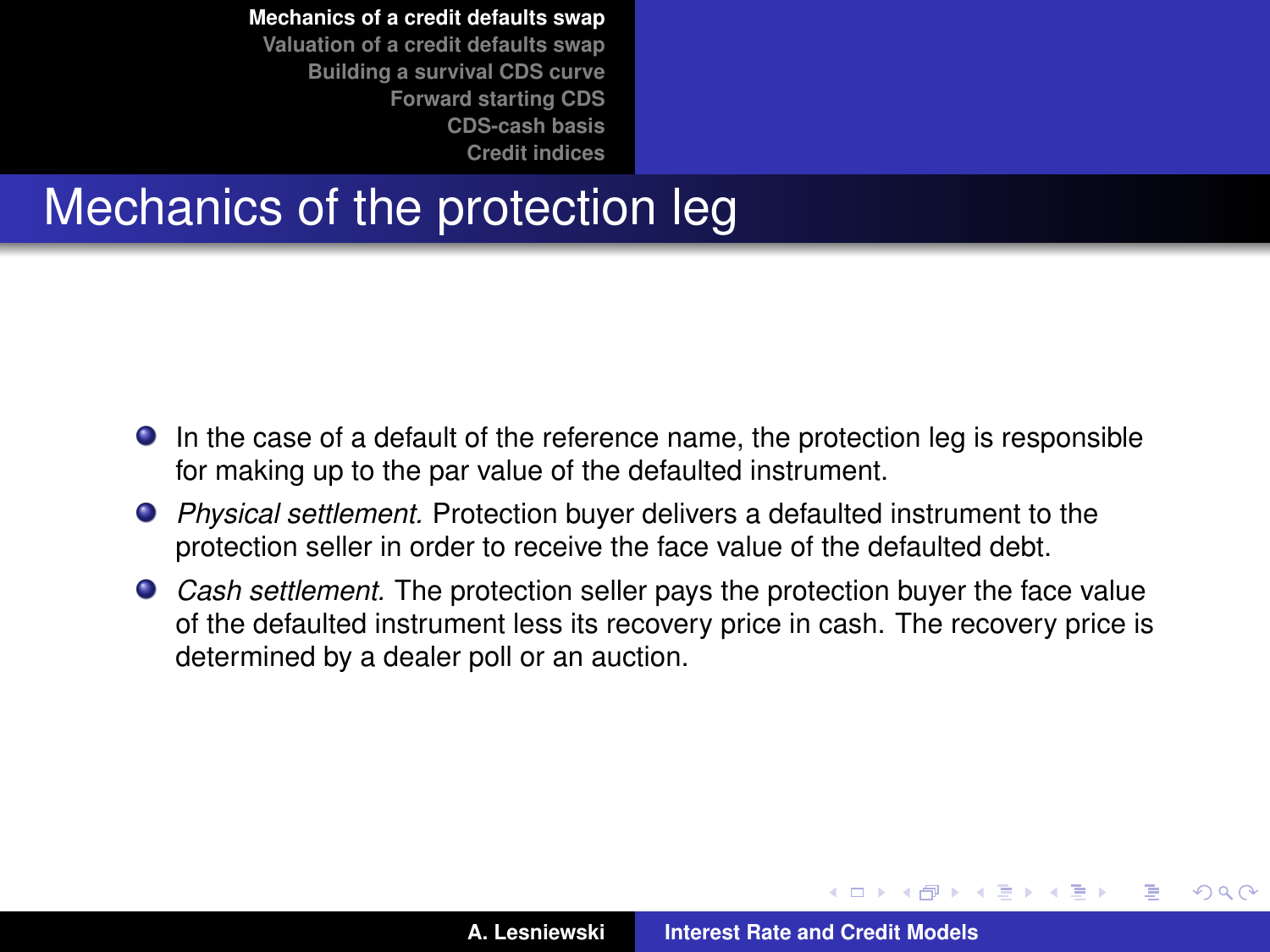# Pricing the protection leg

- In Lecture Notes #2 we priced a zero recovery risky discount bond.
- In practice, upon default the (cash value of the) assets of the defaulted company are split among the various claim holders according to their priority.
- We now calculate the present value of the cash payment triggered by a default event.
- **The present value of receiving the cash amount** *C* **at time**  $\tau$  **is given the** expectation:

$$
C(0, T) = \mathsf{E}\Big[C(\tau)e^{-\int_0^{\tau}r(t)dt}\mathbf{1}_{\tau\leq T}].
$$

We wish to express  $C(0, T)$  in terms of the credit intensity process.

Consider first a contract that pays *C* (*s*) if the default takes place in time small interval  $[s, s + ds]$ . The value of this cash flow is

$$
\mathsf{E}\Big[C\left(s\right)e^{-\int_0^s r(t)dt}\mathbf{1}_{\tau\in[s,s+ds]}\Big].
$$

イロメ イ部メ イヨメ イヨメー

Þ

<span id="page-12-0"></span> $298$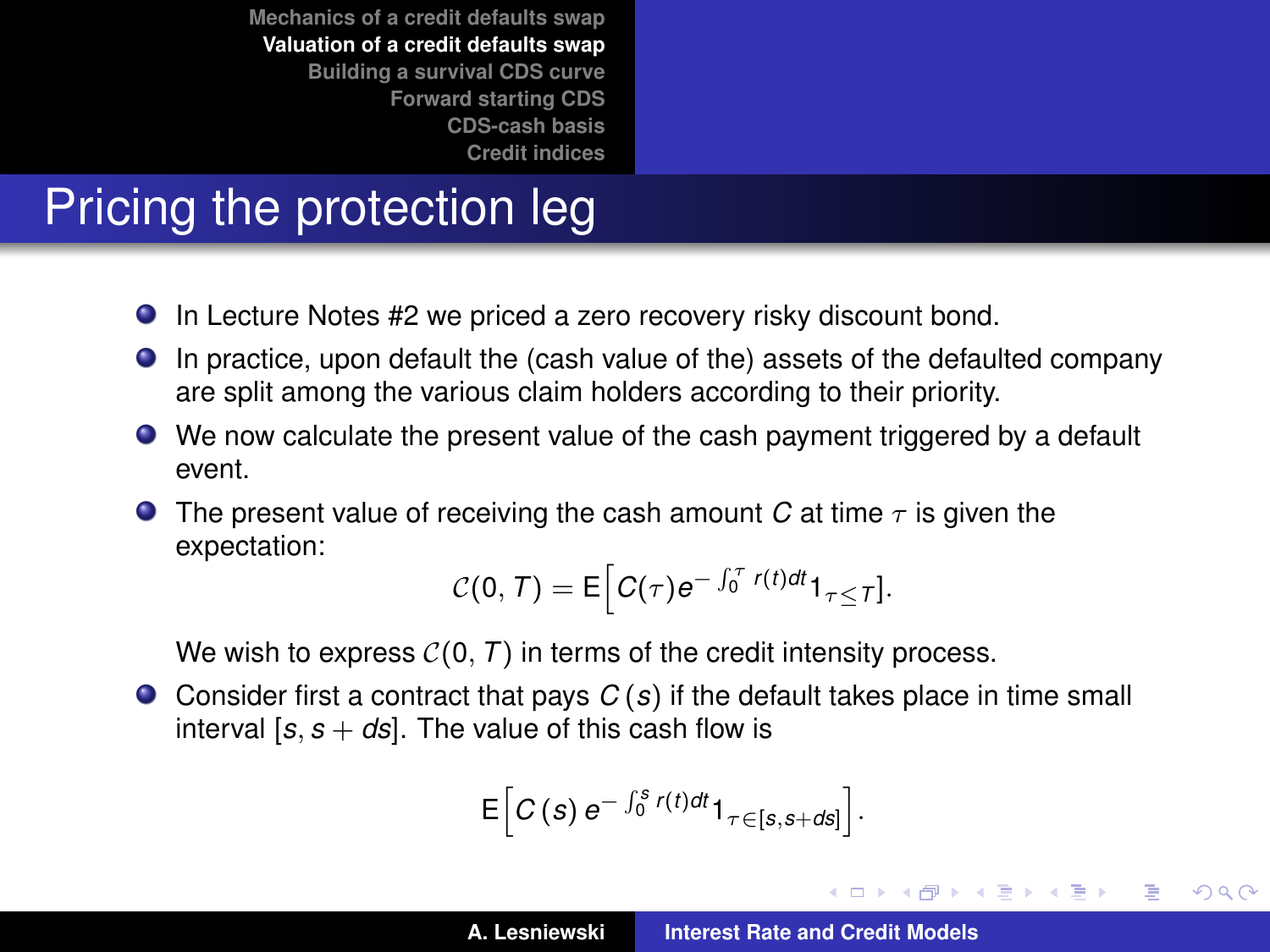#### Pricing the protection leg

● We can rewrite it as

$$
\mathsf{E}\Big[C\left(s\right)e^{-\int_0^s r(t)dt}\lambda\left(s\right)e^{-\int_0^s \lambda(t)dt}\Big]=\mathsf{E}\Big[C\left(s\right)\lambda\left(s\right)e^{-\int_0^s (r(t)+\lambda(t))dt}\Big]
$$

Integrating over *s* from 0 to *T* we find that

$$
C(0, T) = \mathsf{E}\Big[\int_0^T C(s) \,\lambda(s) \, e^{-\int_0^s (r(t)+\lambda(t)) dt} ds\Big].
$$

If interest rates and the credit intensity are independent, we can write this  $\bullet$ expression as:

$$
C(0, T) = -\int_0^T \mathsf{E}[C(s)] P(0, s) dS(0, s).
$$

イロメ イ部メ イヨメ イヨメー

 $299$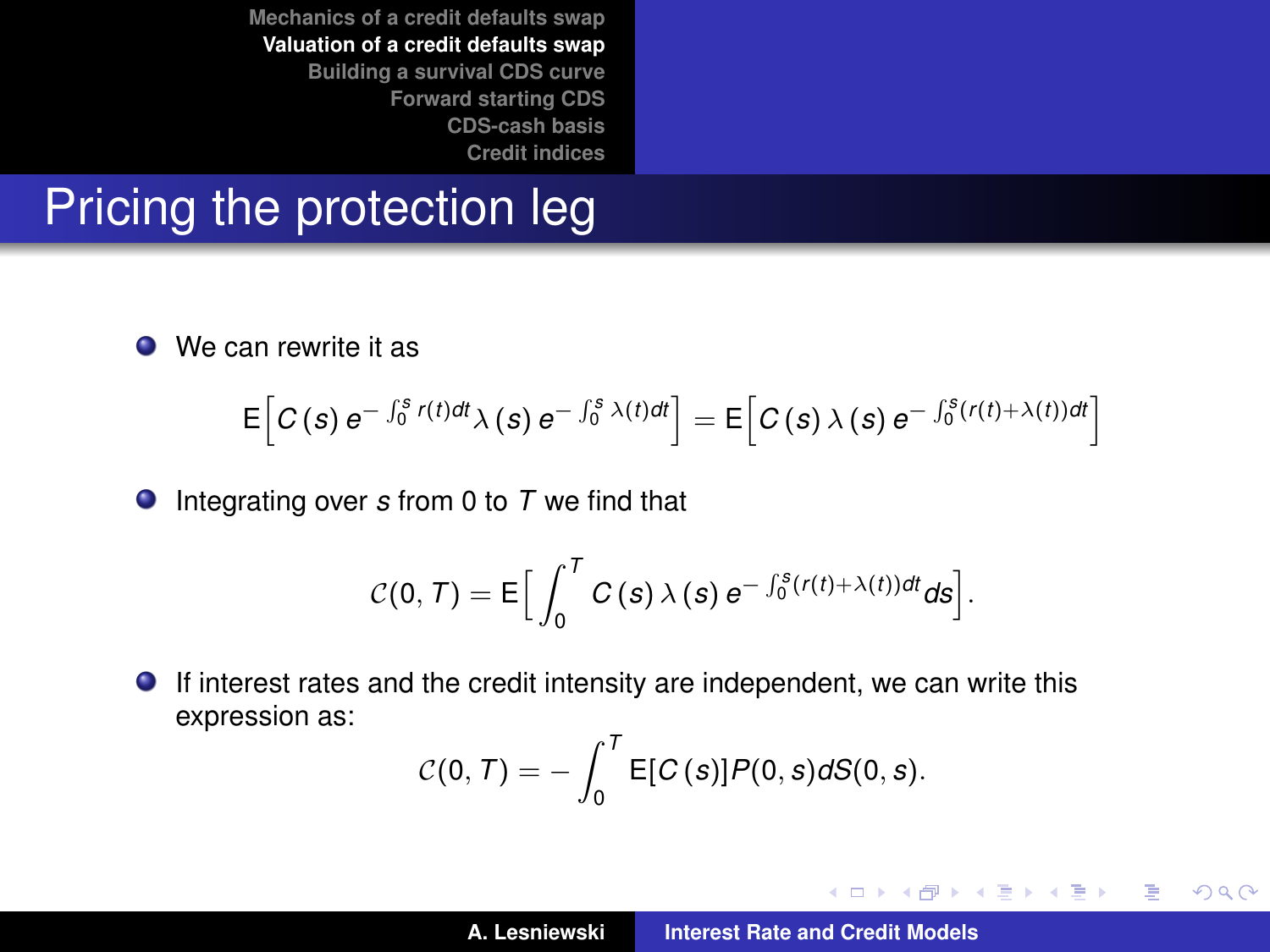### Pricing the protection leg

**O** In particular, if we write  $C(s) = 1 - R(s)$ , i.e.  $E[C(s)] = 1 - R$ , where R is the recovery rate, then the value of the protection leg is

$$
V_{prot}(T) = C(0, T)
$$
  
= -(1 - R)  $\int_0^T P(0, s) dS(0, s)$ .

This is a *Stieltjes integral* of the form  $\int_0^T f(s) \, dg(s)$  and it can effectively be calculated by means of a numerical approximation.

イロメ イ部メ イヨメ イヨメー

Þ  $2Q$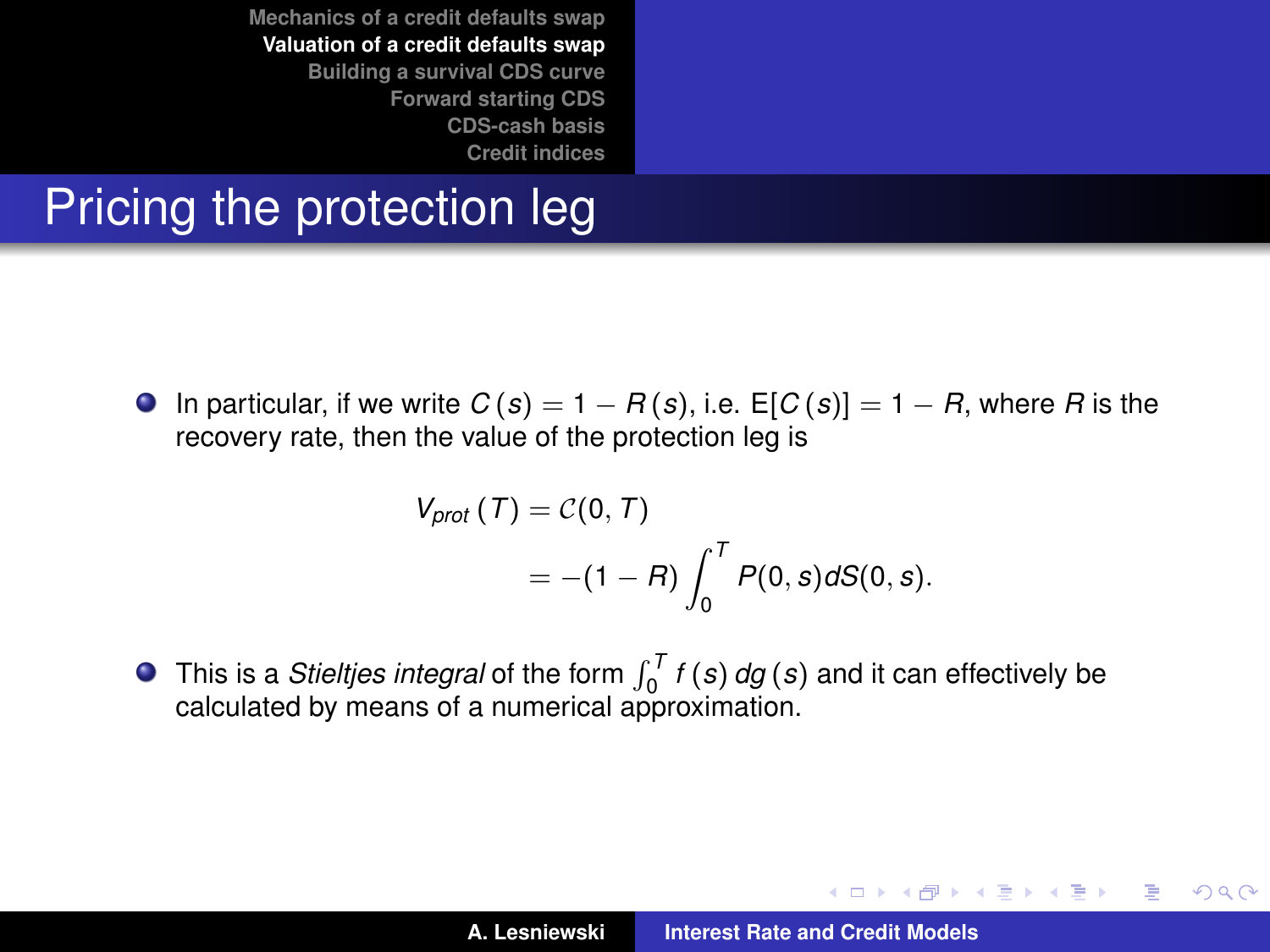# Pricing the protection leg

**•** For example, we can use the "trapezoid rule": For  $0 = s_0 < s_1 < \ldots < s_n =$ , where  $s_j = \frac{jT}{n}$ , for  $j = 0, \ldots, n$ ,

$$
\int_0^T f(s) \, dg(s) \approx \sum_{j=1}^n \frac{f(s_{j-1}) + f(s_j)}{2} \left( g(s_j) - g(s_{j-1}) \right).
$$

● Using this approximation, we find that

$$
V_{prot} \approx (1 - R) \sum_{j=1}^{n} \frac{P(0, s_{j-1}) + P(0, s_j)}{2} (S(0, s_{j-1}) - S(0, s_j)). \tag{1}
$$

In practice, it is sufficient to chose the time steps monthly for sufficient accuracy. It is also possible to develop more accurate numerical approximations.

イロメ イ団メ イヨメ イヨメー

 $299$ 

B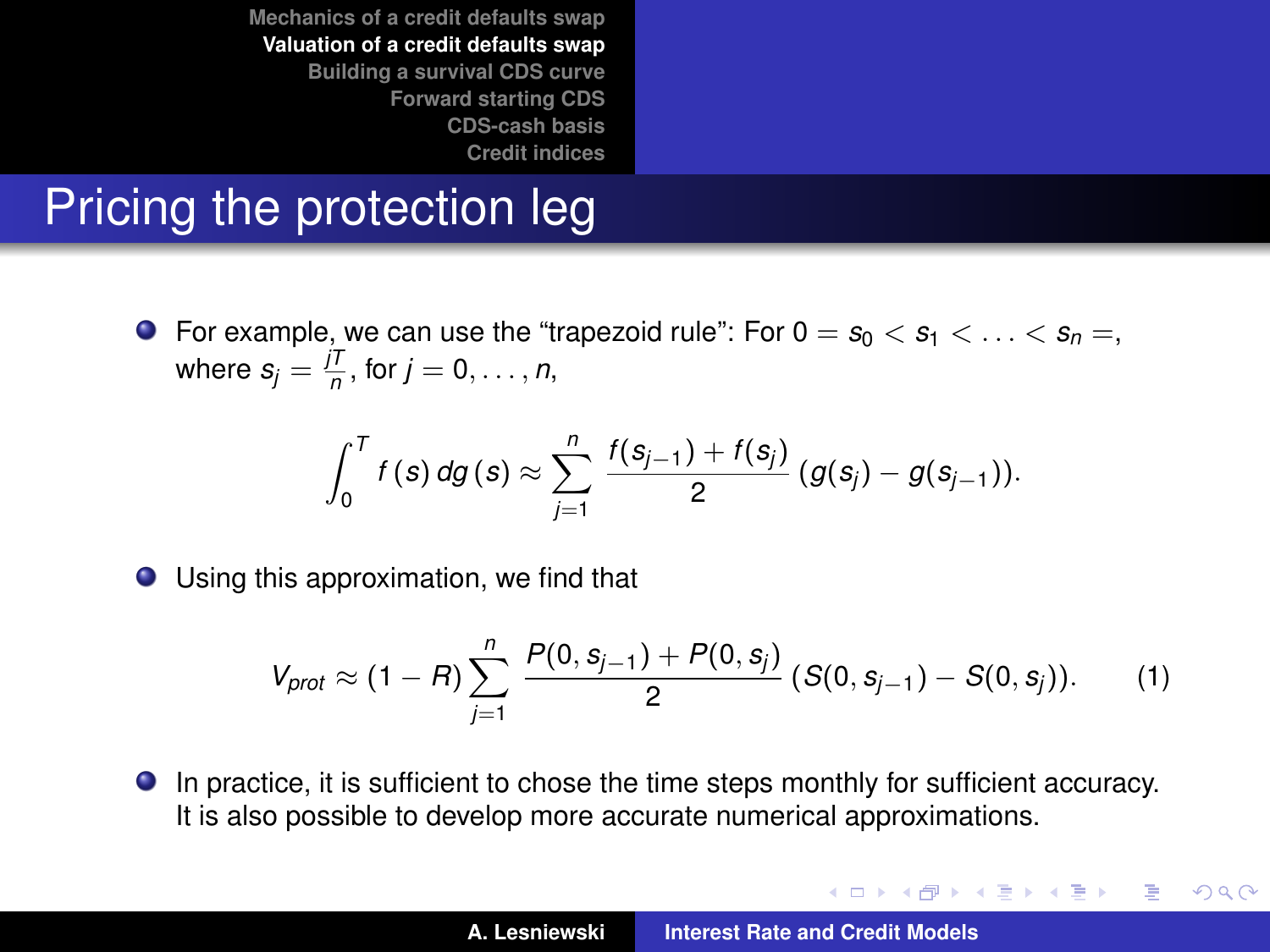# Pricing the premium leg

- Consider now the premium leg of a CDS maturing on *T*, with the premium consisting of the periodic coupon payments only (no upfront fee).
- Let *C* denote the annualized coupon, and assume for now that we are on a coupon payment date.
- The PV of a \$1 paid on  $T_j$  is given by the risky discount factor

$$
\mathcal{P}(0, T_j) = \mathsf{E}\Big[e^{-\int_0^{T_j} r(s)ds} \mathsf{1}_{\tau > T_n}\Big]
$$

$$
= \mathsf{E}\Big[e^{-\int_0^{T_j} (r(s) + \lambda(s))ds}\Big]
$$

.

イロメ イ部メ イヨメ イヨメー

Þ

 $298$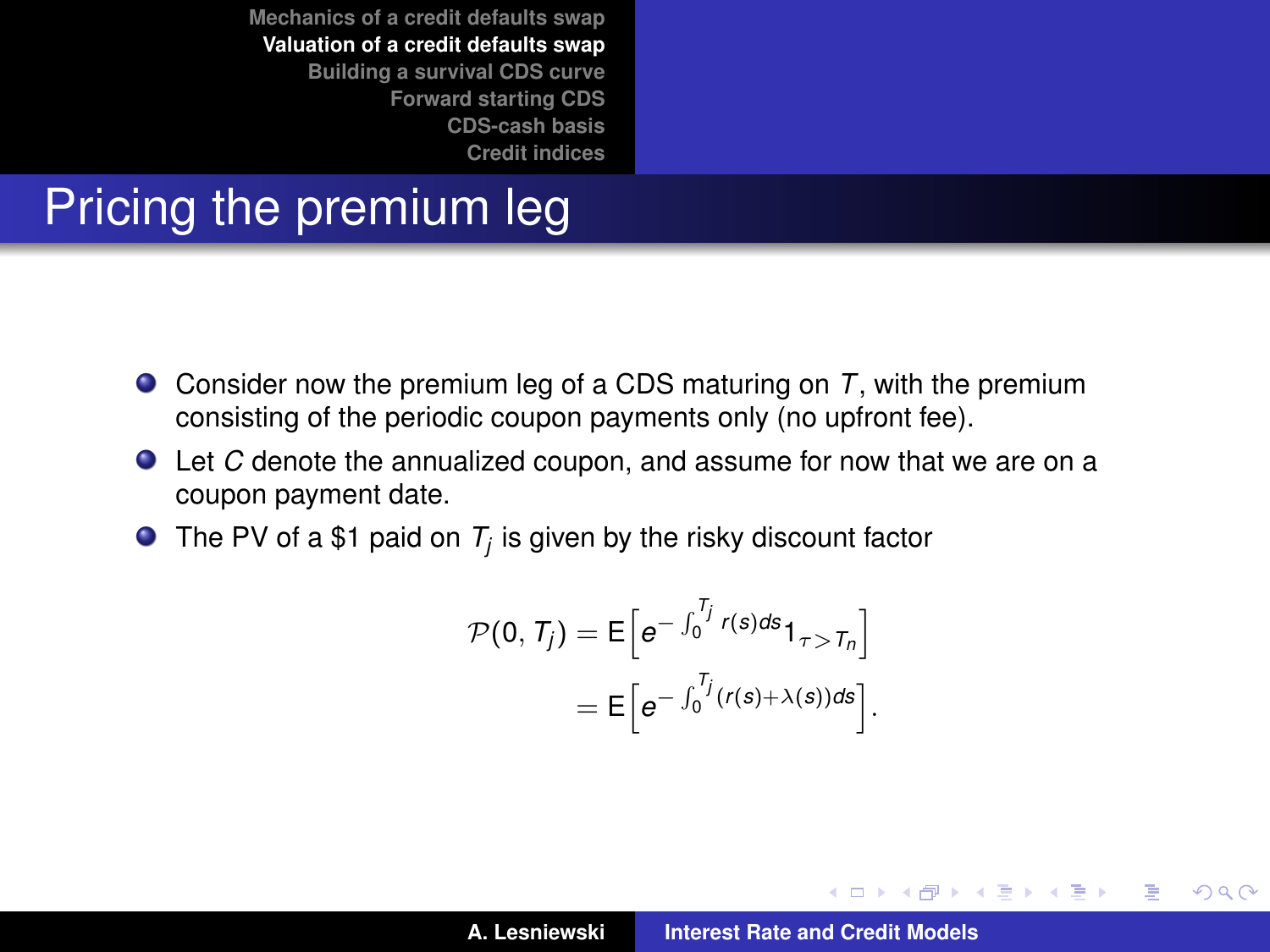# Pricing the premium leg

Let δ*<sup>j</sup>* denote the act/360 based day count fraction factor between *Tj*−<sup>1</sup> and *T<sup>j</sup>* . Hence, the PV of the coupon streams is

$$
C\sum_{j=1}^N \delta_j \mathcal{P}(0,T_j).
$$

If rates and credit are independent, then this expression can be written as

$$
C\sum_{j=1}^N \delta_j P(0,T_j)S(0,T_j).
$$

This formula is not quite the value of the premium leg, as it does not include the premium accrued at default.

イロメ イ部メ イヨメ イヨメー

 $299$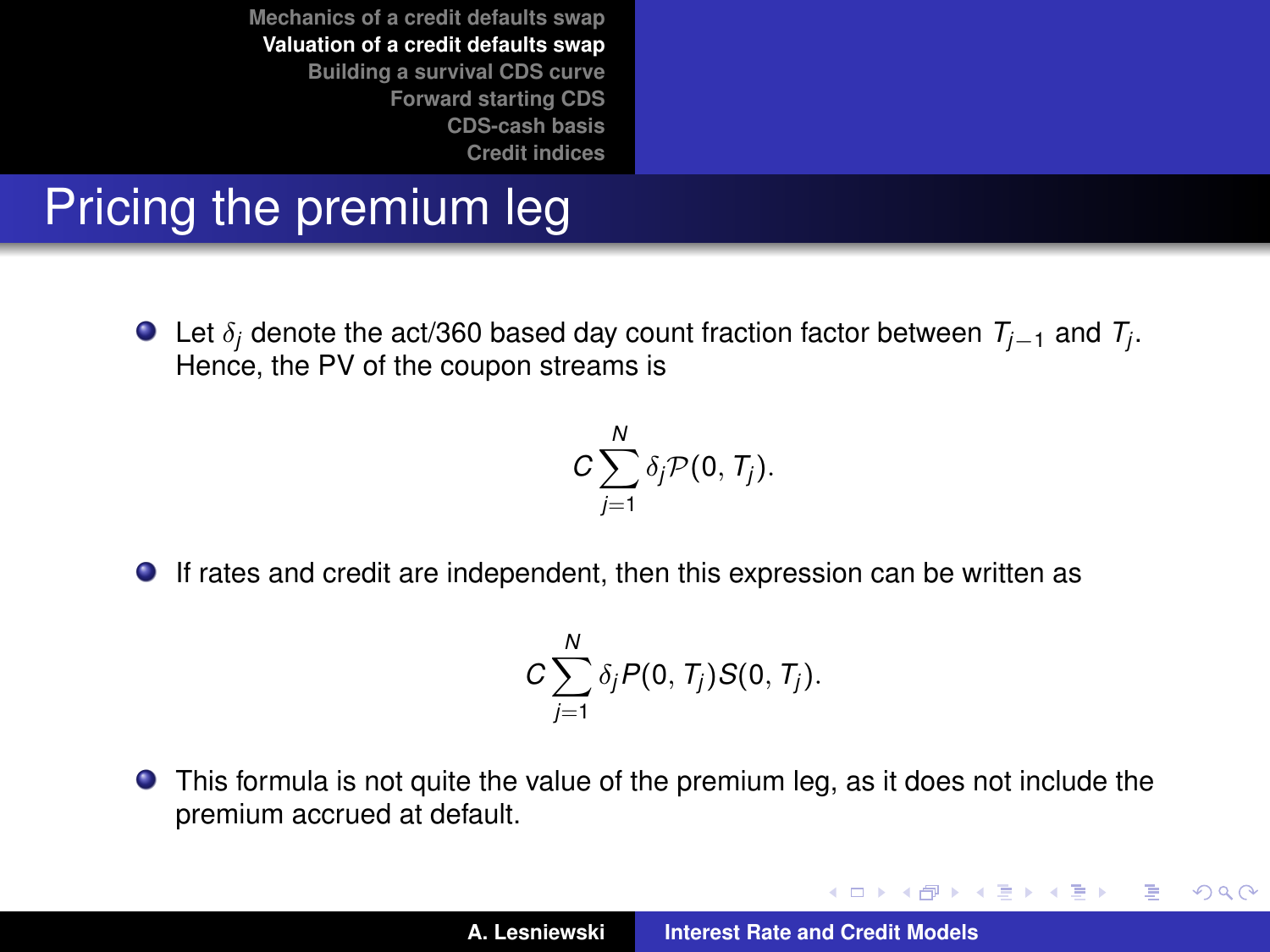# Pricing the premium leg

It is equal to the premium accrued from the previous payment date to the default time:

$$
-C\int_{T_{j-1}}^{T_j}(s-T_{j-1})P(0,s)dS(0,s)
$$

Using the trapezoid rule for the Stieltjes integral, we can approximate

$$
-\int_{T_{j-1}}^{T_j} (s-T_{j-1}) P(0,s) dS(0,s) \approx \frac{1}{2} \delta_j P(0,T_j) (S(0,T_{j-1}) - S(0,T_j)).
$$

As a result, the total value of the accrued is given by

$$
-C\sum_{j=1}^N\int_{T_{j-1}}^{T_j}(s-T_{j-1})P(0,s)dS(0,s)\approx \frac{C}{2}\sum_{j=1}^N\delta_jP(0,T_j)(S(0,T_{j-1})-S(0,T_j)).
$$

イロメ イ部メ イヨメ イヨメー

 $299$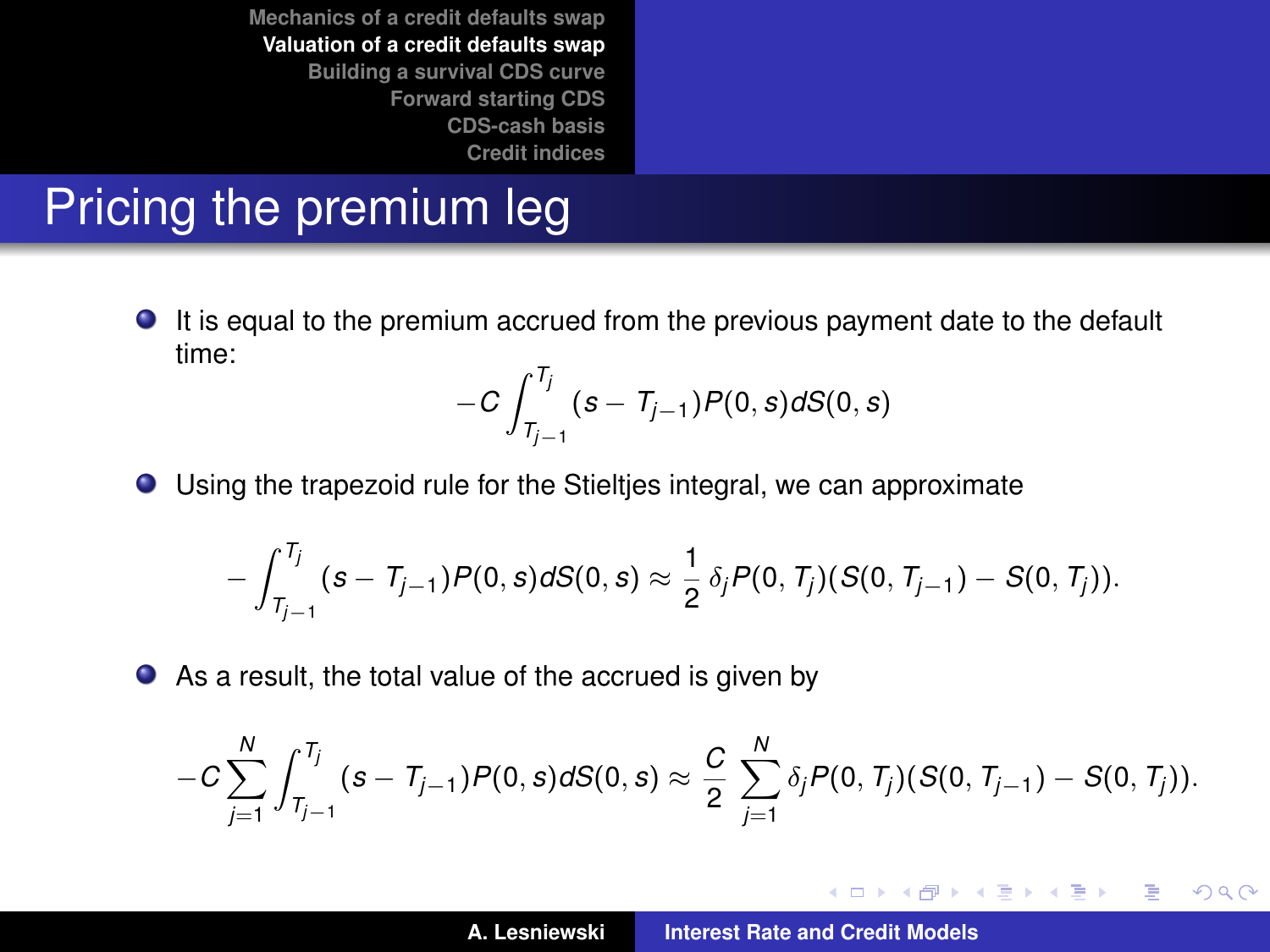# Pricing the premium leg

As a consequence, the PV of the premium leg is equal to

$$
V_{\text{prem}}(T) = C\mathcal{A}(T), \qquad (2)
$$

イロメ イ部メ イヨメ イヨメー

重

 $299$ 

where

$$
\mathcal{A}(T) = \sum_{j=1}^N \delta_j P(0, T_j) S(0, T_j) + \frac{1}{2} \sum_{j=1}^N \delta_j P(0, T_j) (S(0, T_{j-1}) - S(0, T_j)).
$$

 $\bullet$  The function  $A(T)$  can be written in a simpler form:

$$
\mathcal{A}(\mathcal{T}) = \frac{1}{2} \sum_{j=1}^{N} \delta_j P(0, T_j)(S(0, T_{j-1}) + S(0, T_j)). \tag{3}
$$

It is called the *risky annuity function*.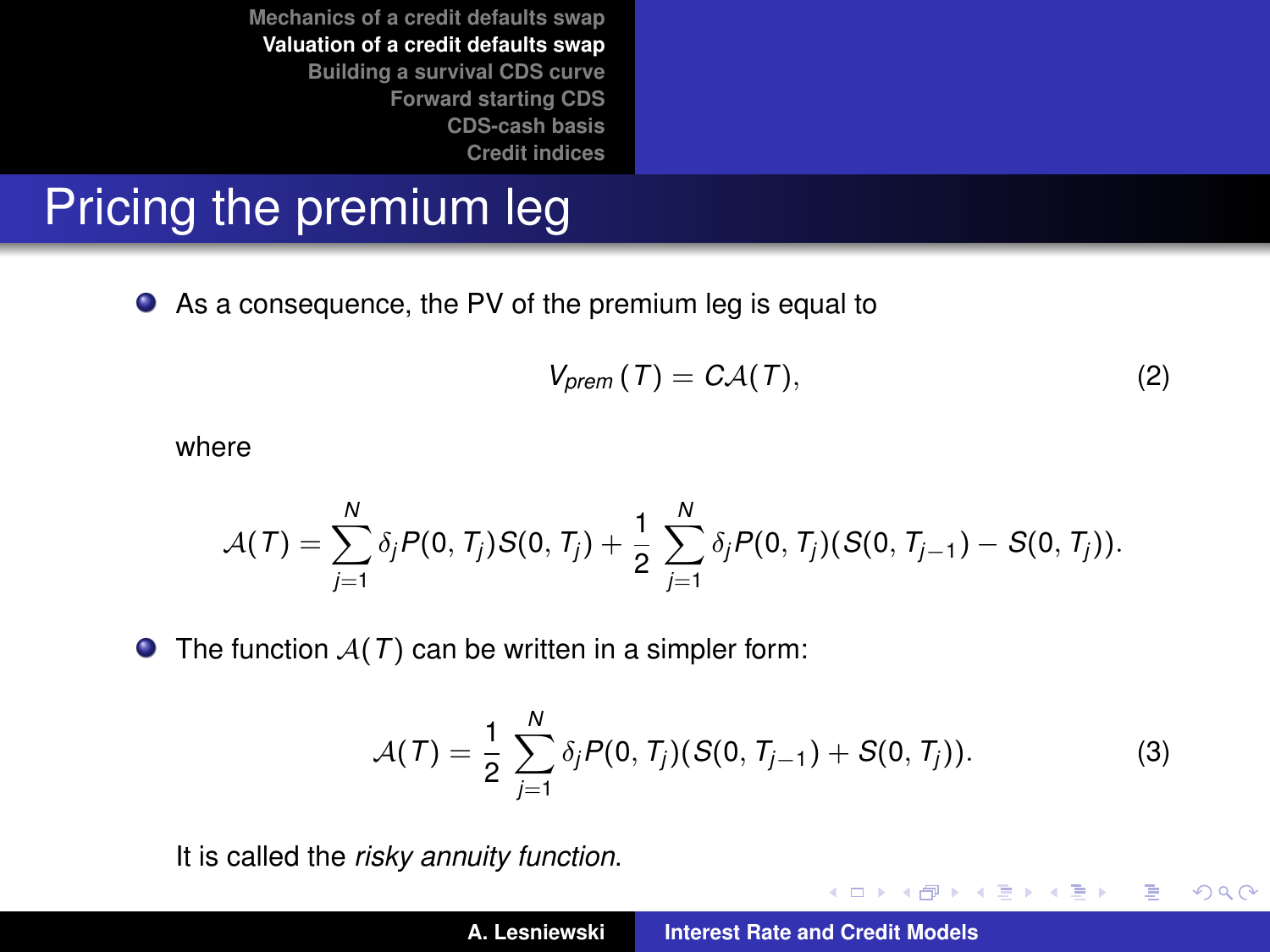### Pricing the premium leg

- Let us now relax the assumption that we are on a premium payment date.
- We consider a seasoned CDS, and assume that the valuation date ("today") falls between two payment dates.
- $\bullet$  Let  $T_k$  be the first payment date after today. Then,

$$
V_{\text{prem}}(T) = -C \int_0^{T_k} (s - T_{k-1}) P(0, s) dS(0, s) + C \sum_{j=k}^N \delta_j P(0, T_j) S(0, T_j)
$$

$$
- C \sum_{j=k+1}^N \int_{T_{j-1}}^{T_j} (s - T_{j-1}) P(0, s) dS(0, s).
$$

イロメ イ部メ イヨメ イヨメー

 $299$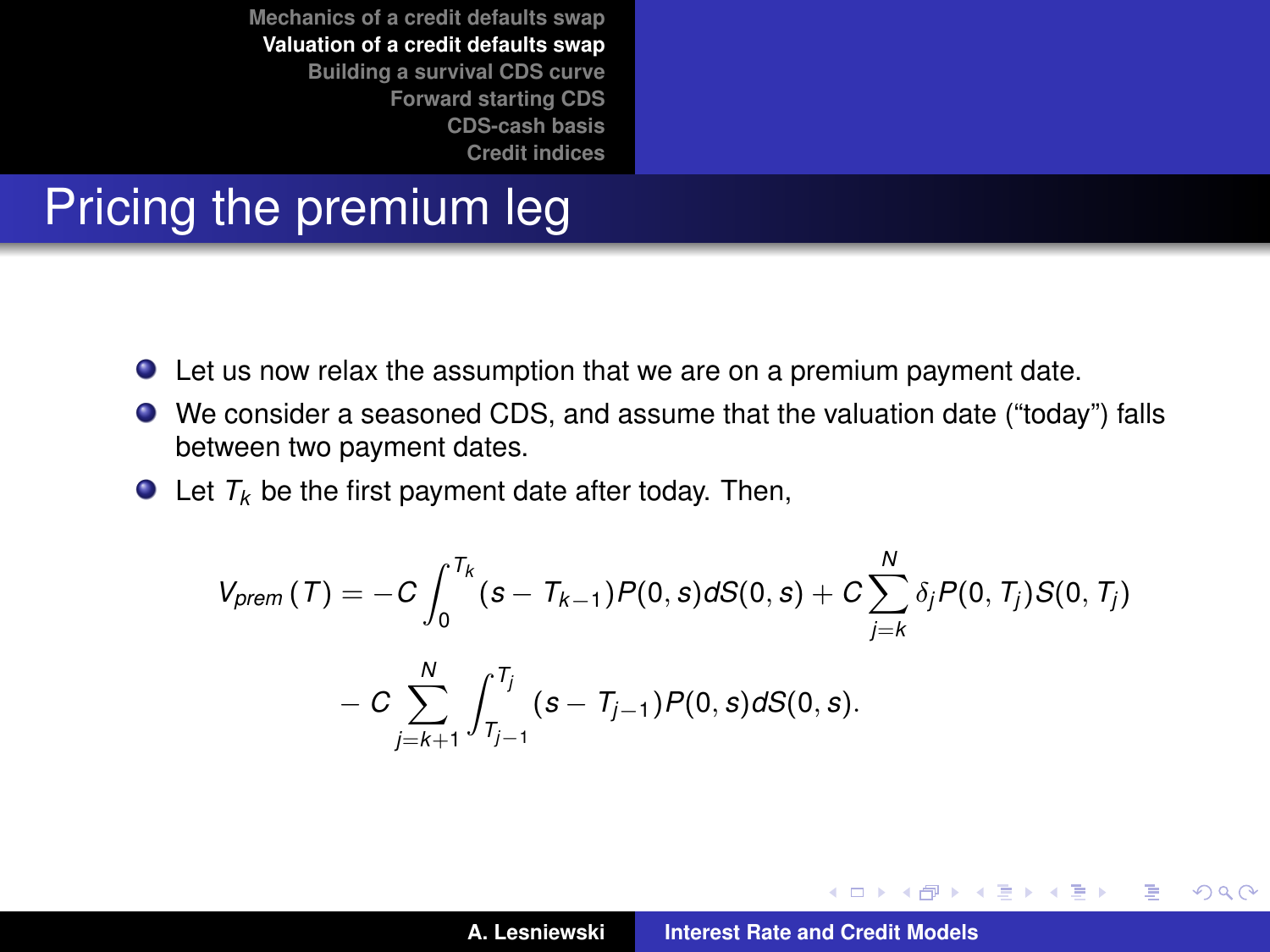# Pricing the premium leg

● Approximating as above, we find

$$
V_{\text{prem}}(T) = \frac{C}{2} \sum_{j=k+1}^{N} \delta_j P(0, T_j)(S(0, T_{j-1}) + S(0, T_j))
$$
  
+  $\frac{C}{2} \delta_k^+ P(0, T_k)(1 - S(0, T_k))$   
+  $C \delta_k^- P(0, T_k)(1 - S(0, T_k)) + C \delta_k P(0, T_k) S(0, T_k),$  (4)

where  $\delta^+_k$  is the day count fraction from today to  $\mathcal{T}_k$ , and  $\delta^-_k = \delta_k - \delta^+_k$ .

イロトメ 御 トメ き トメ き トー

重

 $299$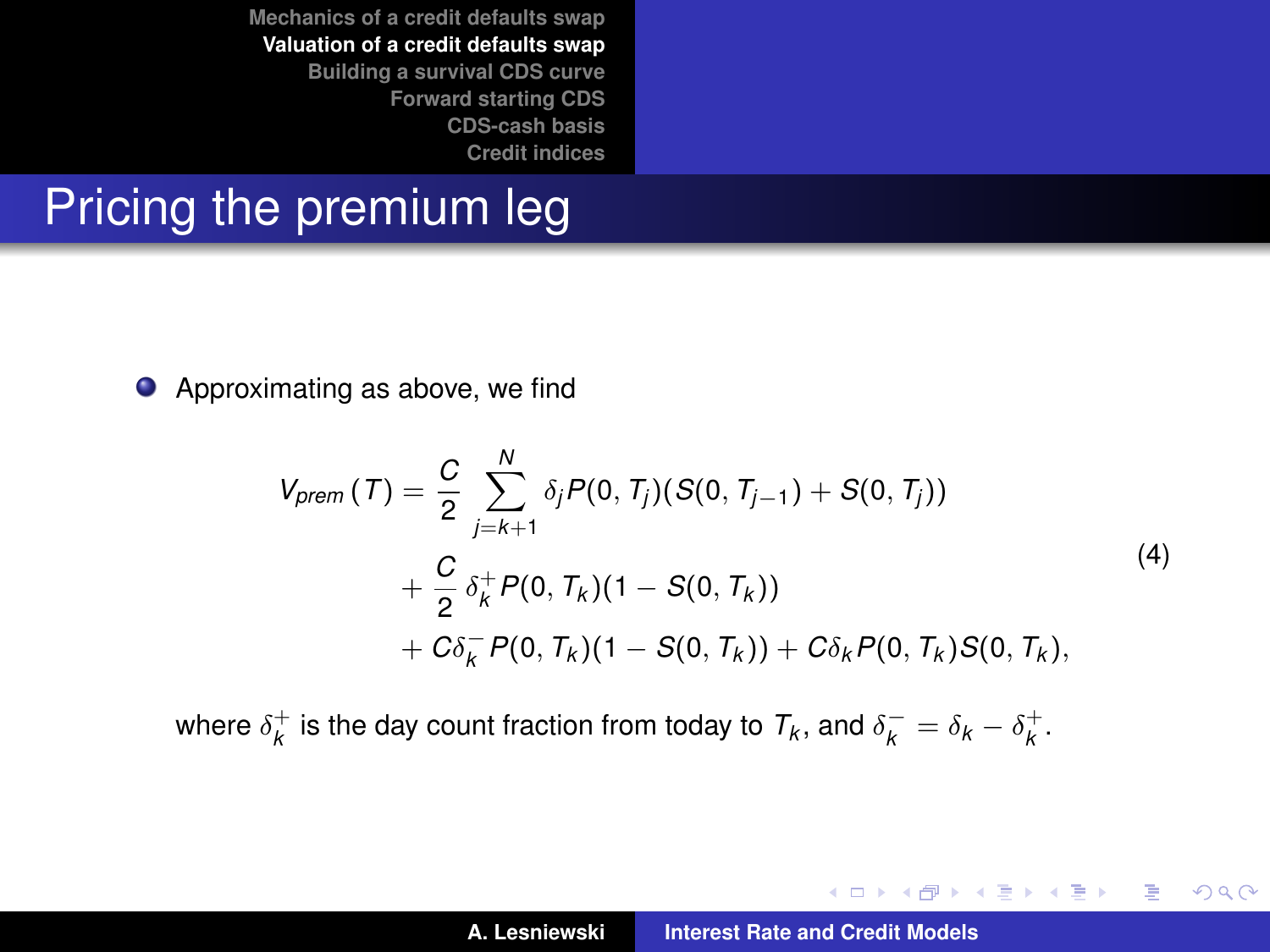#### Par credit spread

● Mark to market (MTM) of a CDS is given by

$$
V_{CDS}(T) = V_{prot}(T) - V_{prem}(T)
$$
  
=  $V_{prot}(T) - CA(T)$ .

At inception, the MTM of the swap is zero,  $V_{CDS} = 0$ , which implies that

$$
C_0 = \frac{V_{prot}\left(T\right)}{A\left(T\right)}
$$

.

イロメ イ部メ イヨメ イヨメー

 $299$ 重

This is the *par credit spread* on the swap.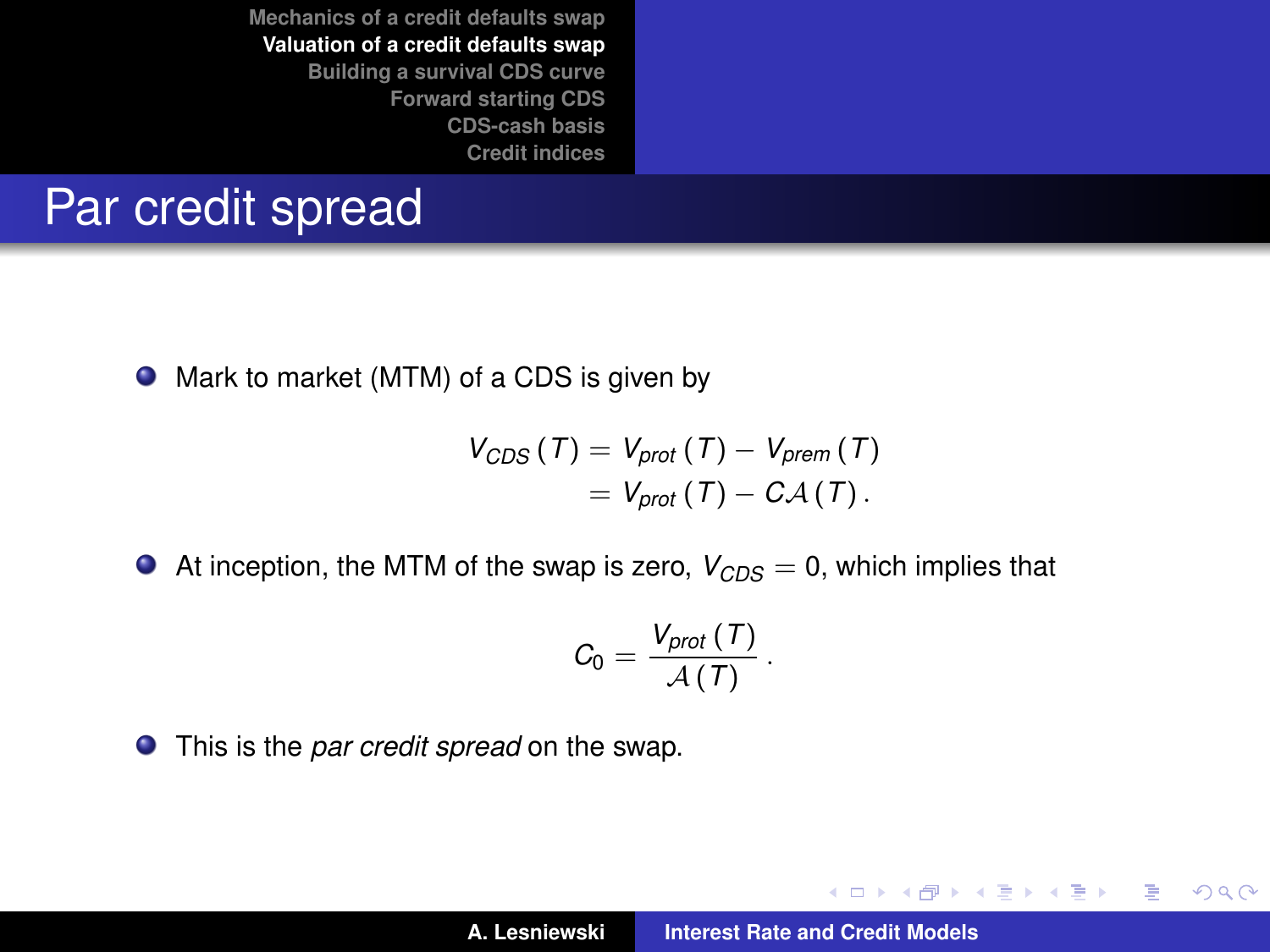# Conventional spread CDS

- The calculations above can easily be extended to a CDS with a combination of an upfront fee and a running spread.
- Consider a new CDS with a conventional coupon *Crun* (usually 100 or 500 bp), and let *U* denote the upfront fee. Then

$$
V_{\text{prem}}(T)=U+C_{\text{run}}\mathcal{A}(T).
$$

**O** Therefore,

$$
U = V_{\text{prem}}(T) - C_{\text{run}}\mathcal{A}(T)
$$

$$
= (C_0 - C_{\text{run}})\mathcal{A}(T).
$$

where  $C_0$  is the par spread.

It is straightforward to generalize these calculations to the case of seasoned swaps.

イロメ イ部メ イヨメ イヨメー

 $299$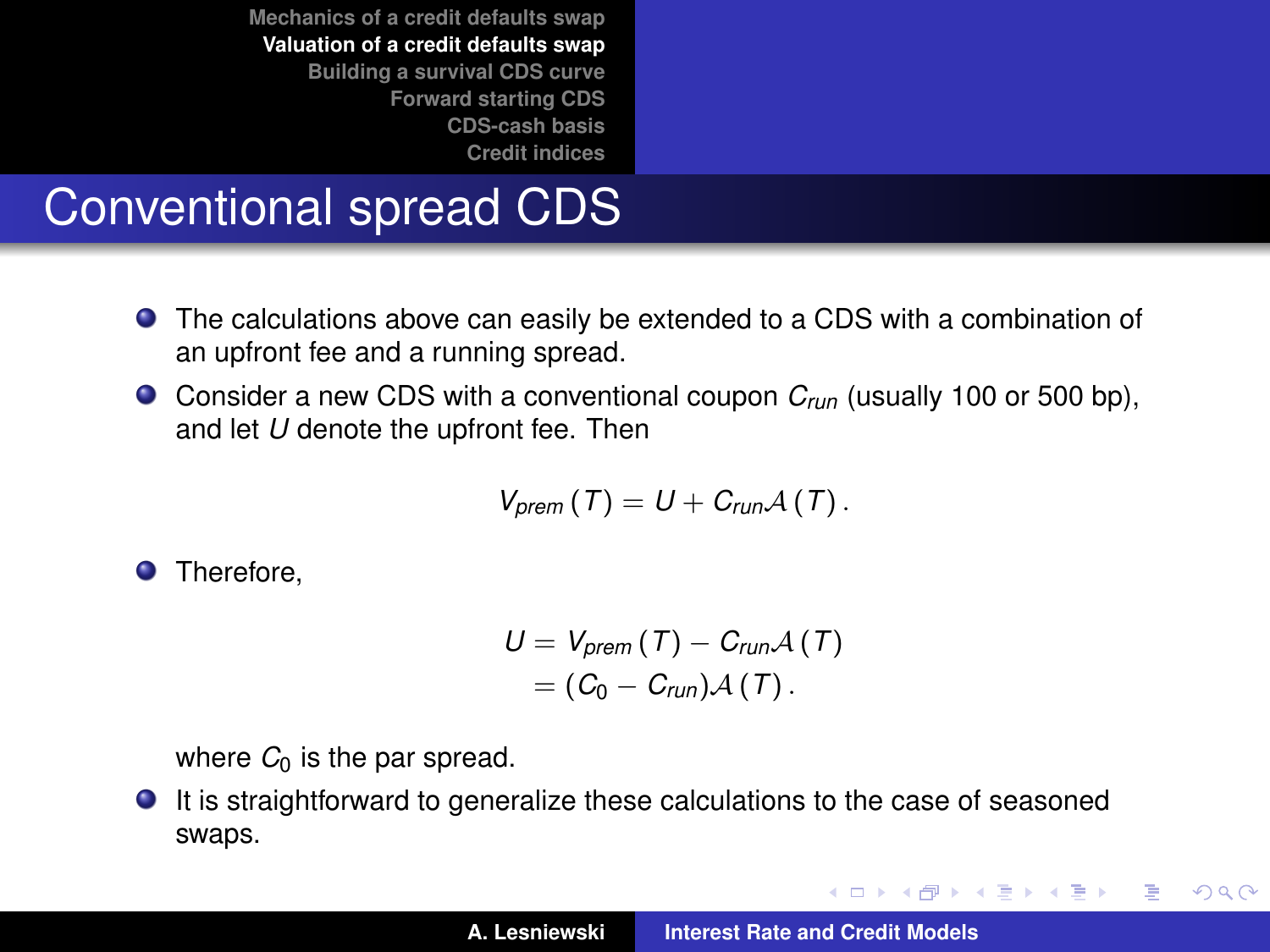# The credit triangle

Assume that the credit intensity  $\lambda$  is constant, and the protection leg is calculated  $\bullet$ continuously.

**O** Then

$$
C_0 = \frac{V_{prot}(T)}{\mathcal{A}(T)}
$$
  
\n
$$
\approx -\frac{(1 - R) \int_0^T P(0, s) dS(0, s)}{\int_0^T P(0, s) ds}
$$
  
\n
$$
= \frac{(1 - R) \lambda \int_0^T P(0, s) ds}{\int_0^T P(0, s) ds}.
$$

This implies the *credit triangle*:  $\bullet$ 

$$
C_0 \approx (1 - R)\lambda.
$$

イロメ イ部メ イヨメ イヨメー

 $299$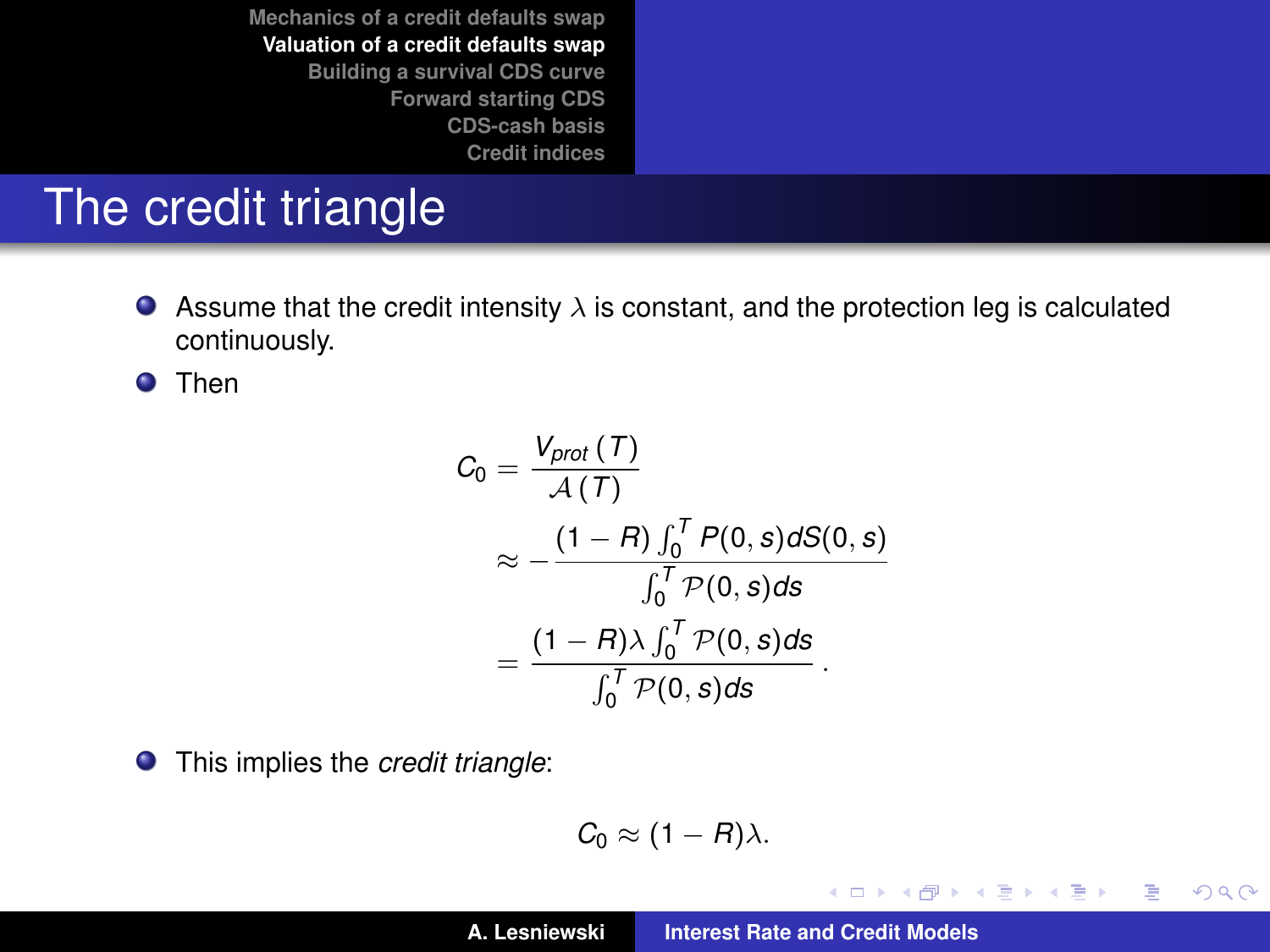# The credit triangle

- The credit triangle is a very useful relation allowing us to quickly estimate the default probabilities implied from the credit spreads.
- **O** Consider, for example, a credit name with  $R = 40\%$ , and credit spread  $C = 200$ bp. Then  $\lambda \approx 0.0333$ . Hence,

 $Q(1) \approx 3.3\%$ ,  $Q(5) \approx 15.4\%$ .

**A. Lesniewski [Interest Rate and Credit Models](#page-0-0)**

イロメ イ部メ イヨメ イヨメー

 $299$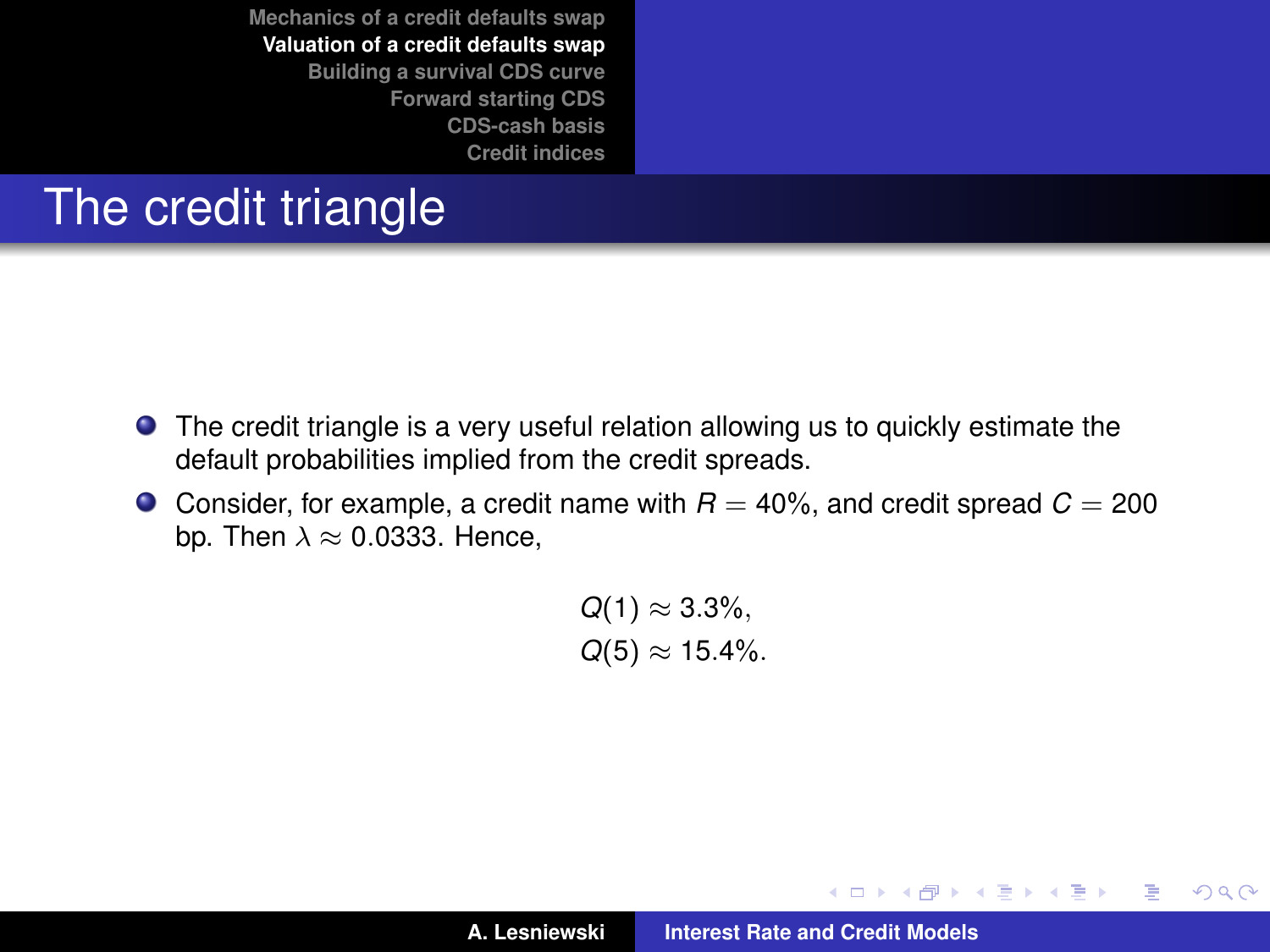#### Recovery rate assumptions

#### At inception, the standard recovery rate assumption on a CDS is:

- (i) 40% for senior debt,
- (ii) 20% for subordinated debt,
- (iii) 25% is used in for types of debt in emerging markets.

イロメ イ部メ イヨメ イヨメー

 $299$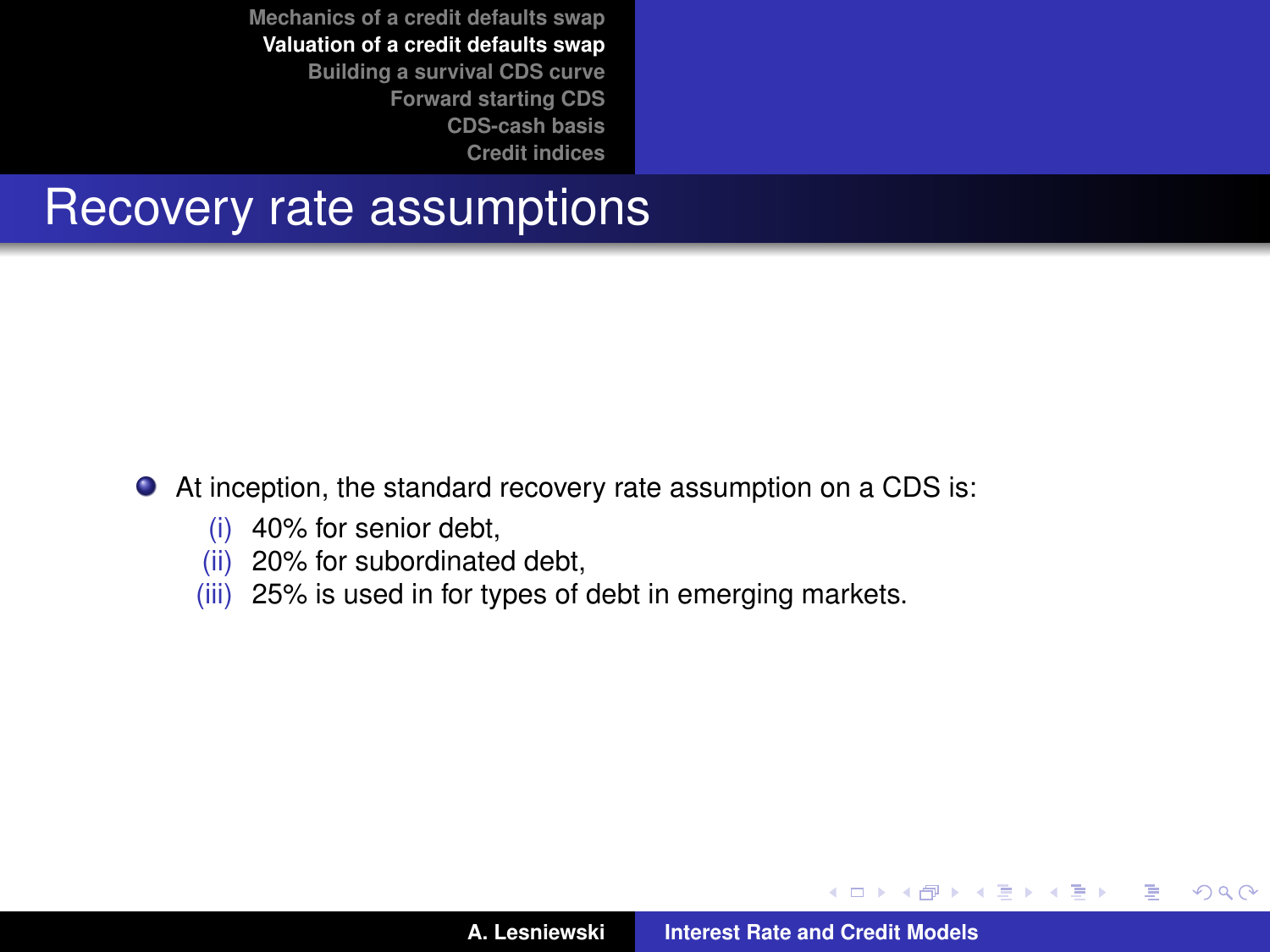# Bootstrapping par CDS spreads

- Market participants use the term structures of available par CDS spreads from the market, and build continuous intensity curves by bootstrapping (or "stripping").
- Typically, hundreds or thousands of such curves are built every day on a trading desk.
- **•** Rather than constructing the survival curves  $S(0, t)$ , we can focus on calibrating a forward intensity curve  $\lambda(t)$ , so that

$$
S(0,t)=e^{-\int_0^t \lambda(s)ds},
$$

or

$$
\lambda(t) = -\frac{d \log S(0, t)}{dt}
$$

.

イロメ イ団メ イヨメ イヨメー

 $299$ 

<span id="page-27-0"></span>÷.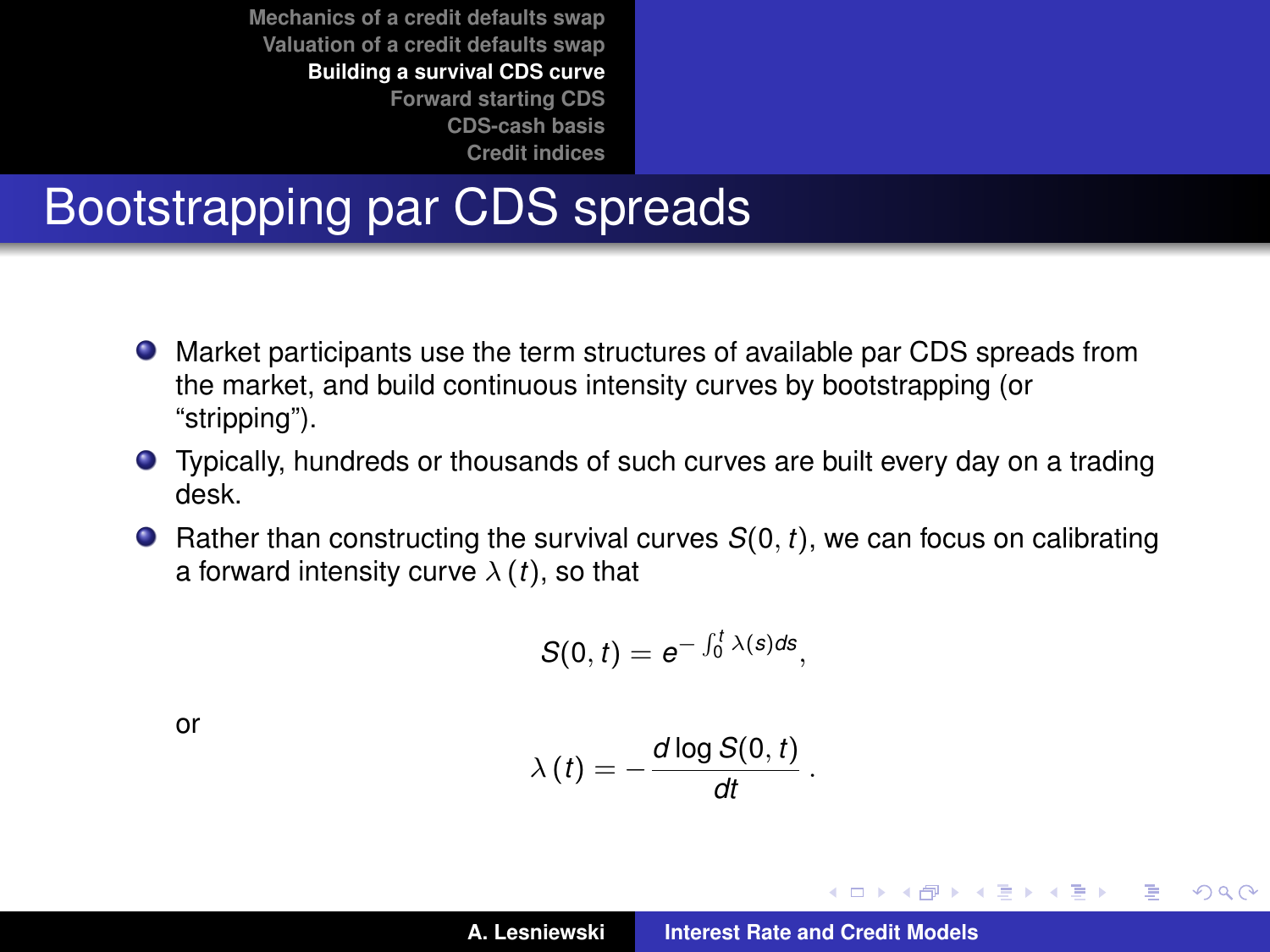# Bootstrapping par CDS spreads

**•** For practical reasons, we focus on a term intensity  $\overline{\lambda}(t)$  defined as

$$
S(0,t)=e^{-t\overline{\lambda}(t)},
$$

or

$$
\overline{\lambda}(t)=-\frac{\log S(0,t)}{t}.
$$

- Assume that we have *K* CDSs with maturities  $T_1 < T_2 < \ldots < T_K$ . The market observable quantities are the par spread for these securities
- In the simplest (and frequently used by the industry) approach, we assume that  $\lambda$  (*t*) is piecewise constant between the times  $T_i$ ,  $i=1,2,\ldots,K.$
- Let  $\lambda_i$  be the constant forward intensity on the interval  $[T_{i-1}, T_i]$ , where  $T_0 = 0$ .

イロメ イ団メ イヨメ イヨメー

B

 $QQQ$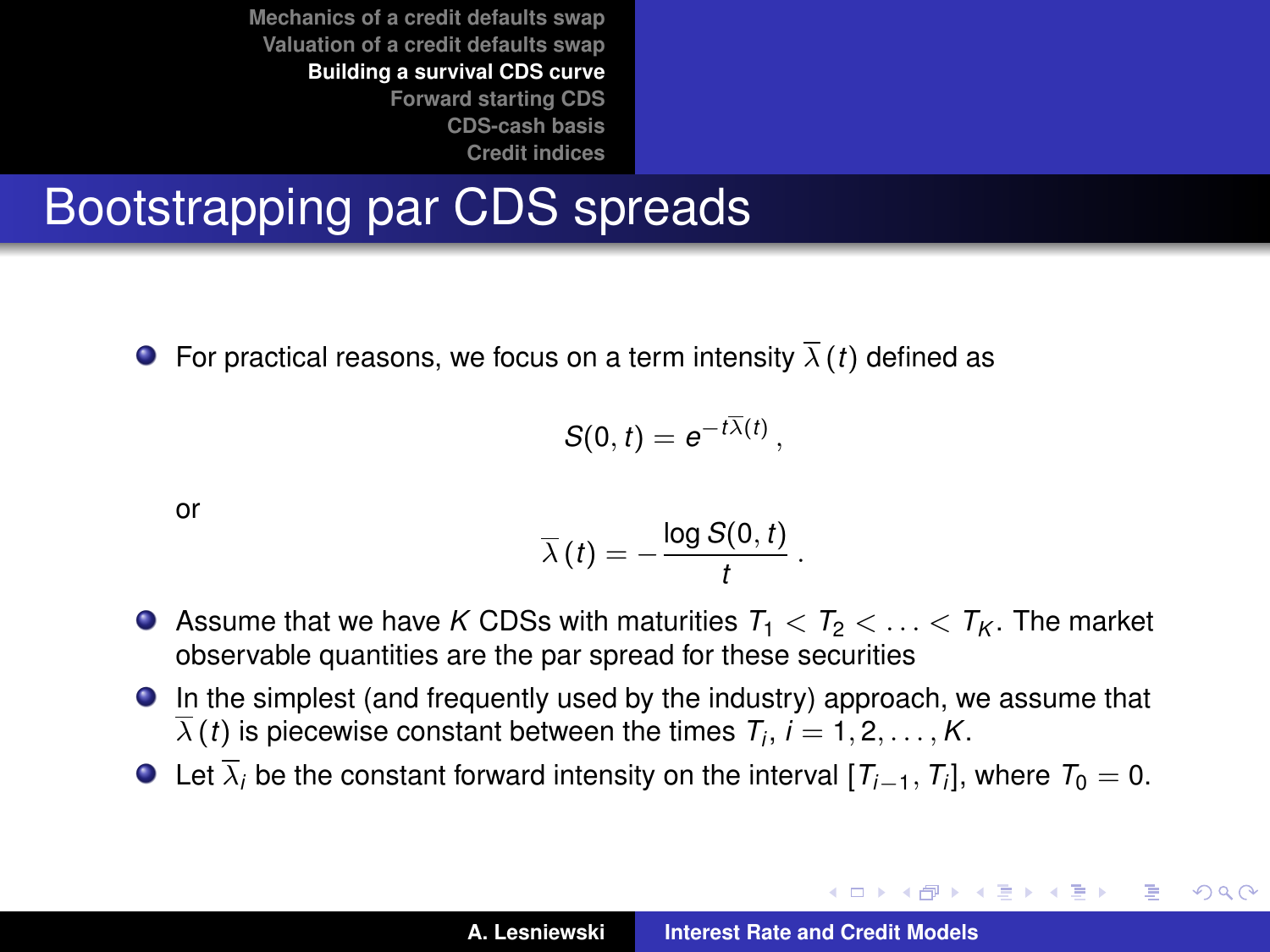# Bootstrapping par CDS spreads

- We discretize the expression for the protection leg using a discrete set of times *t<sub>i</sub>* that contains the maturity dates  $T_i$ ,  $i = 1, 2, \ldots, K$ .
- Let *Vprot* (*T<sup>i</sup>* ) denote the value of the protection leg of the CDS that matures at *T<sup>i</sup>* . Then

$$
V_{prot}(T_i) = (1 - R) \sum_{j=1}^{n_i} \frac{P(0, s_{j-1}) + P(0, s_j)}{2} (S(0, s_{j-1}) - S(0, s_j)).
$$

イロメ イ部メ イヨメ イヨメー

 $2Q$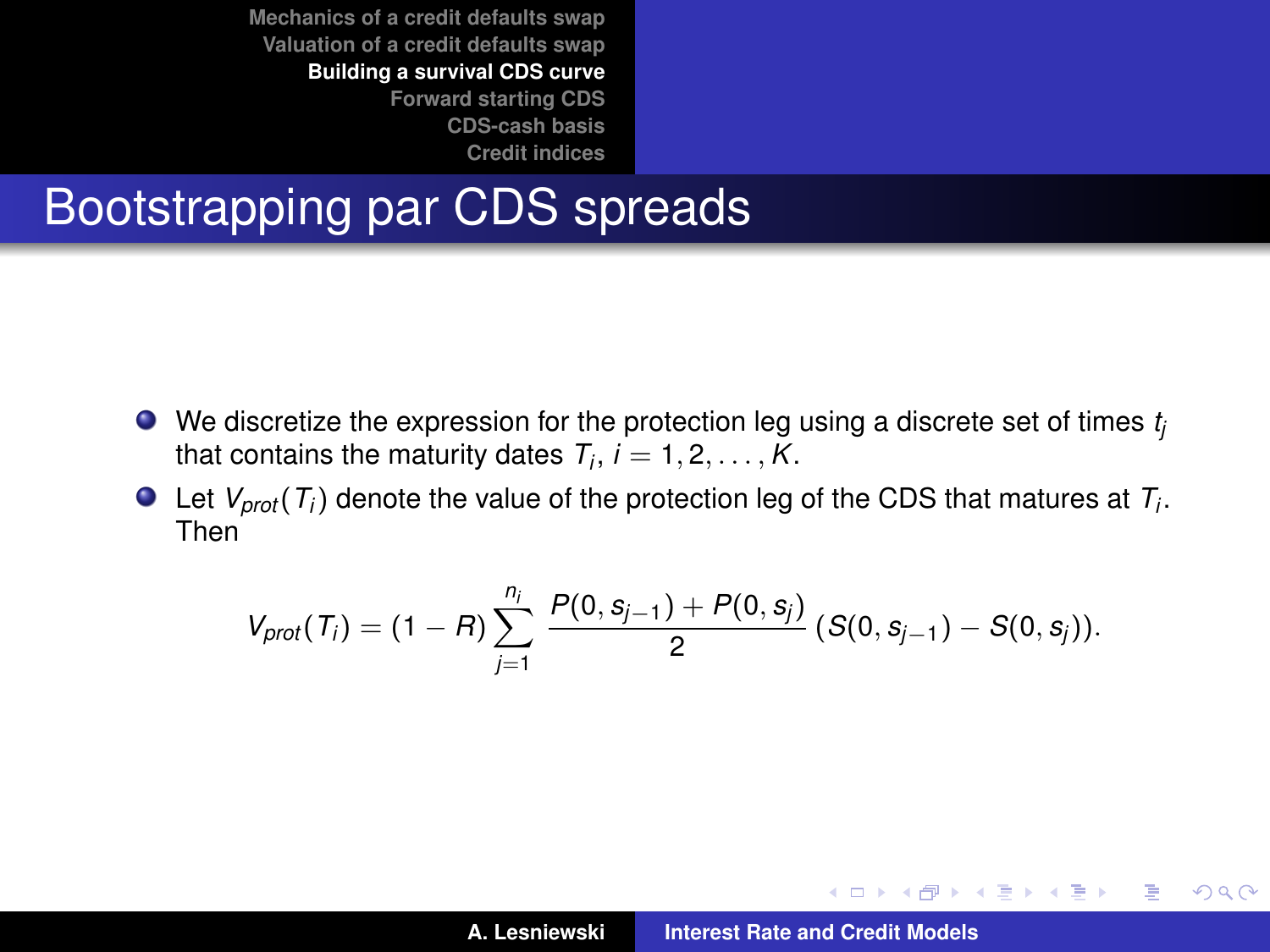# Bootstrapping par CDS spreads

- We now proceed in following steps:
	- (i) Make an initial guess for  $\overline{\lambda}_1$  (for example, we can use the credit triangle for the shortest maturity spread), and compute  $V_{prot}(T_1)$  as well as the risky annuity  $A(T_1)$ . The corresponding par spread  $C_1$  for the CDS maturing at *T*<sub>1</sub> is the ratio of these two numbers.
	- (ii) Use a search algorithm (such as the secant method) to find the value of  $\overline{\lambda}_1$ until  $C_1$  matches the market quote.
	- (iii) Now that  $\overline{\lambda}_1$  is known, make a quess for  $\overline{\lambda}_2$ . We can now compute survival probabilities out to  $T_2$ , and find the corresponding par spread on the CDS maturing at  $T_2$ . Using a search algorithm, find the value of  $\overline{\lambda}_2$  until  $C_2$ matches the market spread.
	- (iv) Continue the process until all the  $\lambda_i$ ,  $i = 1, 2, \ldots, K$  have been found.

(ロ) (個) (運) (運)

Þ  $2Q$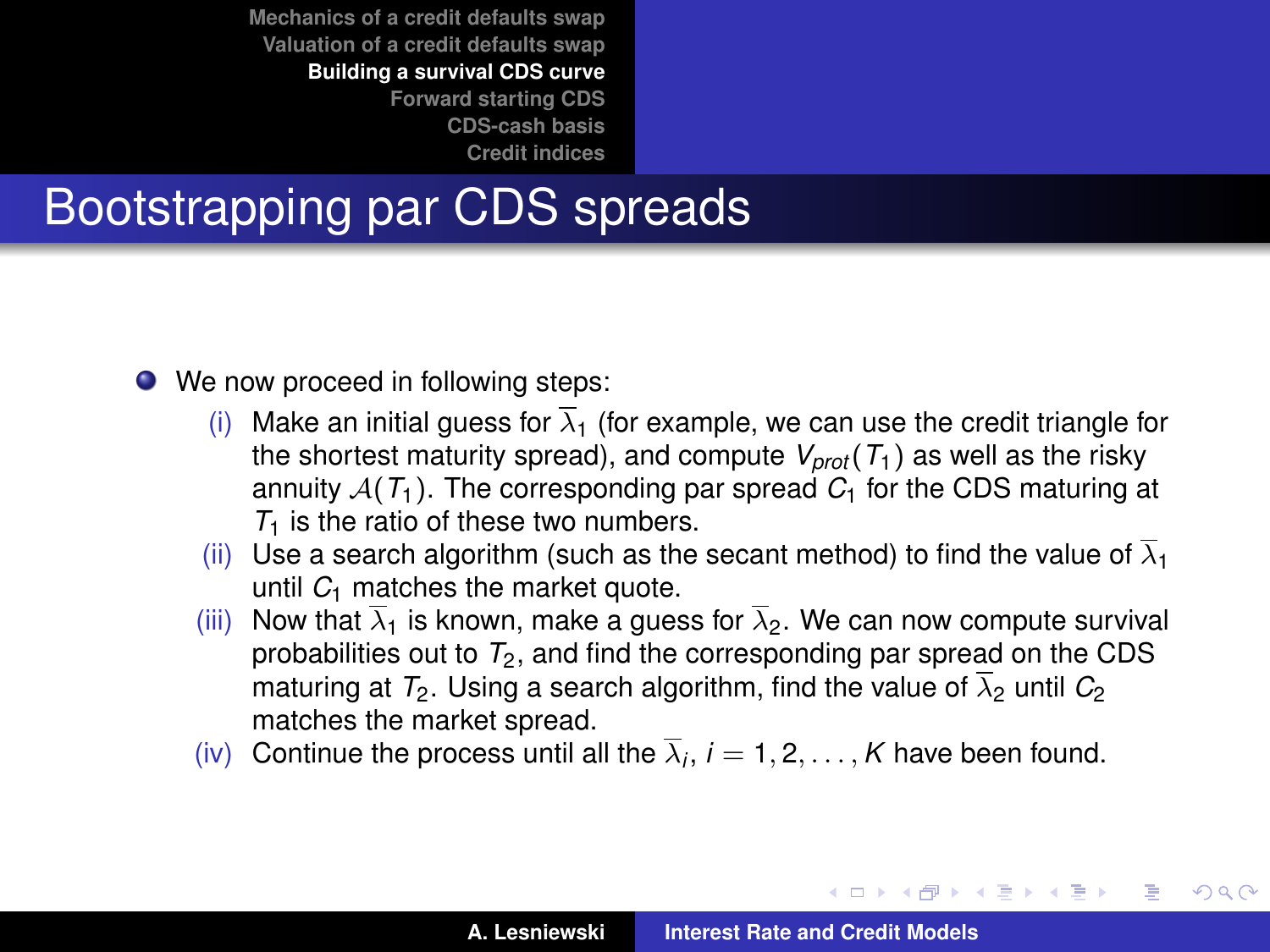# Bootstrapping and no-arbitrage

● Other bootstrap techniques rely on:

- (i) linear interpolation of − log *S*(0, *t*)
- (ii) linear interpolation of  $-\frac{d}{dt} \log S(0, t)$
- All these techniques lead frequently to zig zagged curves or curves violating the no-arbitrage condition:

$$
\frac{dS(0,t)}{dt}\leq 0
$$

(survival probability cannot increase in time!).

Better results are obtained by spline fitting combined with global optimization.

イロメ イ部メ イヨメ イヨメー

Þ

 $QQQ$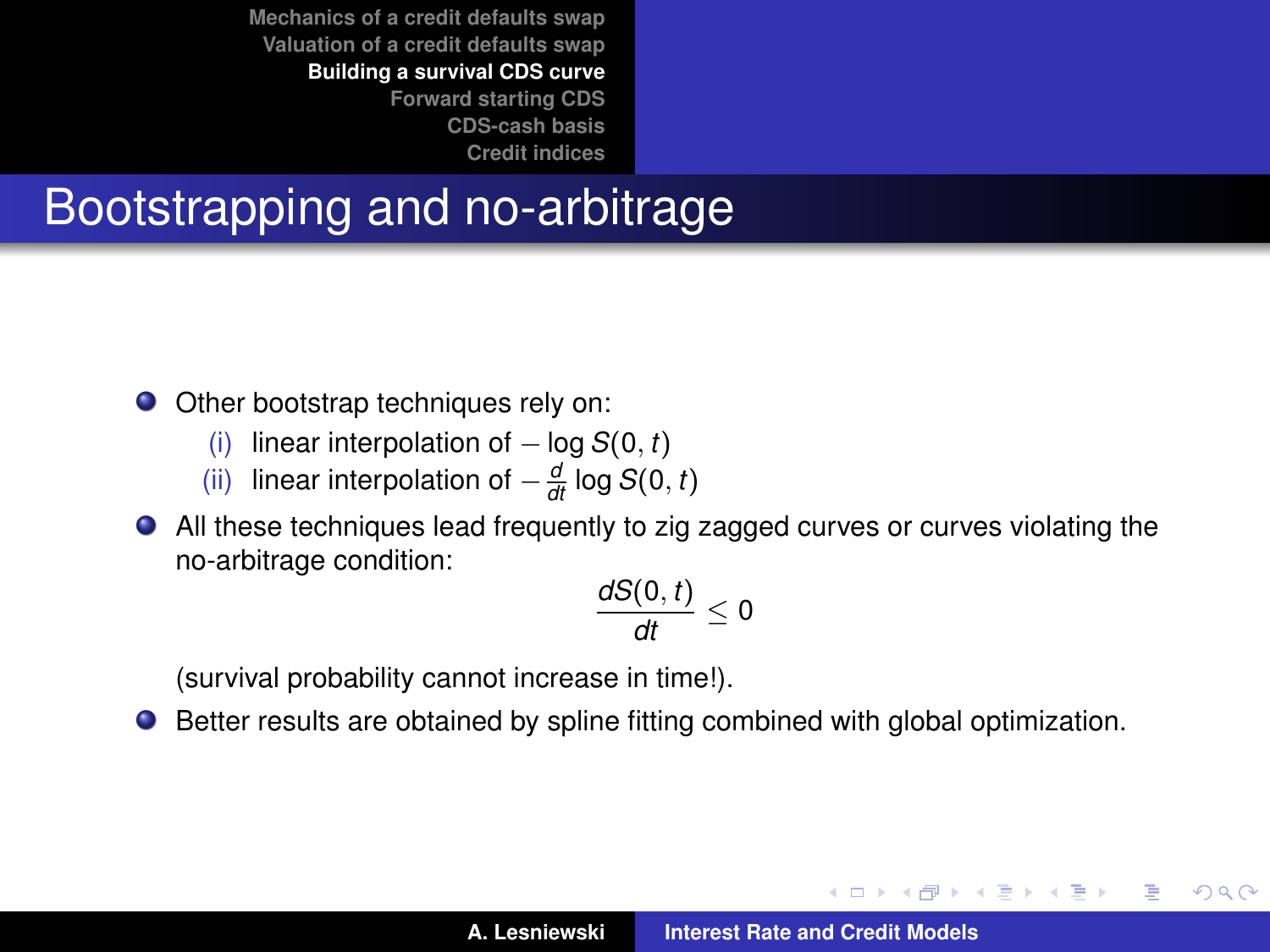**[Credit indices](#page-38-0)**

# Forward starting CDS

- So far we have discussed a pricing model for credit default swaps (CDSs).
- The assumption behind this model is that the CDS is either a brand new spot starting CDS or a seasoned instrument.
- A *forward starting* CDS is a contract which allows us to transfer the credit risk of a reference name in the future:
	- (i) The swap settles on a date  $T_0$  (say, in 5 months) and it bears the contractually defined *forward credit spread*.
	- (ii) If a default occurs prior to  $T_0$ , the contract is torn up at no cost to the counterparties.
	- (iii) If no default occurs prior to  $T_0$ , the counterparties enter into a usual CDS.

イロメ イ部メ イヨメ イヨメー

<span id="page-32-0"></span>Þ

 $QQ$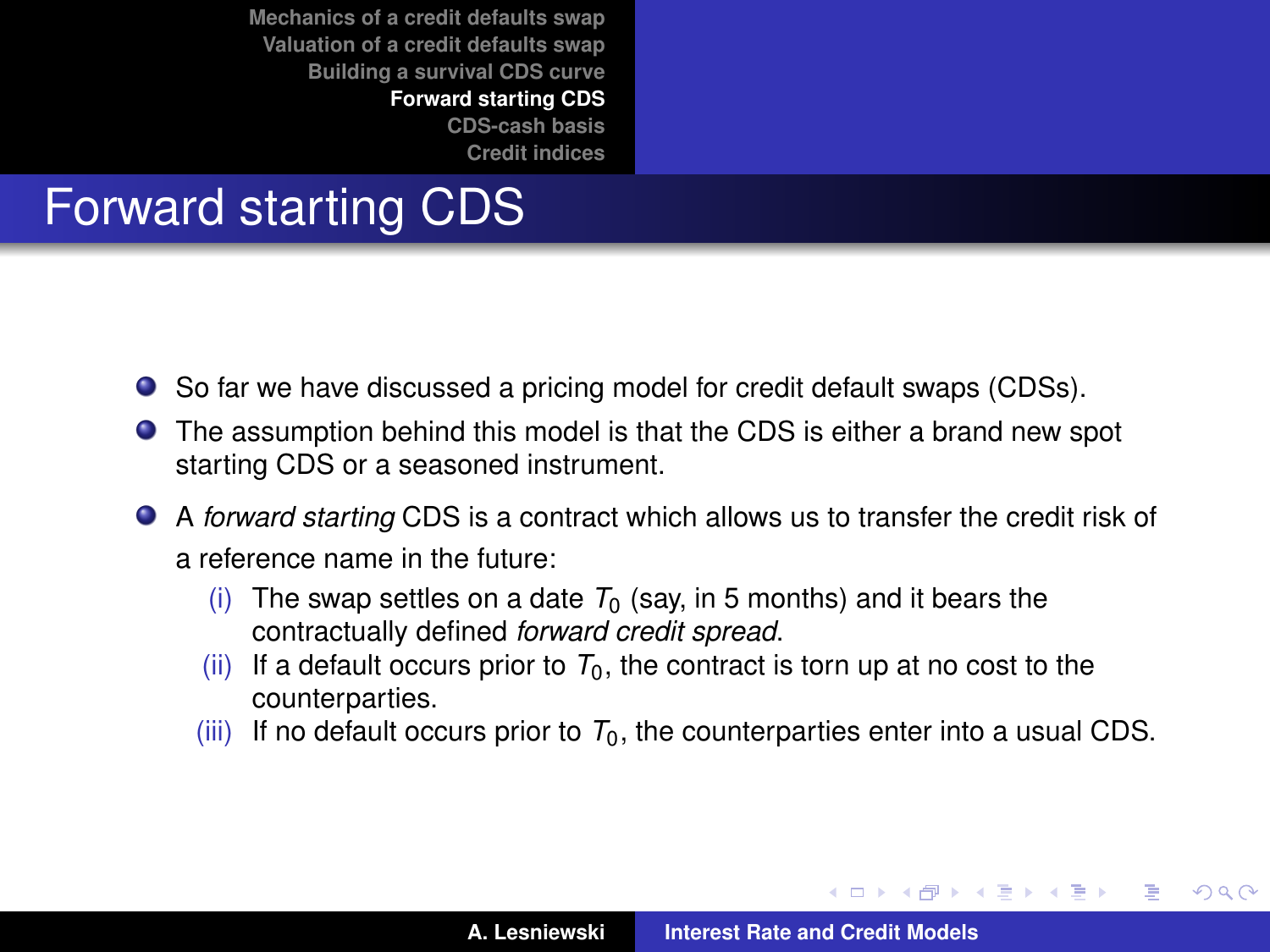**[Mechanics of a credit defaults swap](#page-2-0) [Valuation of a credit defaults swap](#page-12-0) [Building a survival CDS curve](#page-27-0) [Forward starting CDS](#page-32-0)**

**[CDS-cash basis](#page-36-0) [Credit indices](#page-38-0)**

# Forward starting CDS

- Having built a survival curve out of the liquid benchmark CDSs, it is possible to consider forward starting credit default swaps.
- Let us first establish some notation:
	- (i) By  $C(t, T_0, T)$ , for  $t \leq T_0$ , we denote the break-even par spread at time *t* on a CDS starting on  $T_0$  and maturing on  $T_1$ .
	- (ii) By  $C_0(T_0, T)$  we denote today's value of the forward spread. In particular,  $C_0(T) \triangleq C_0(0, T)$  is the spot spread introduced before.
	- (iii) We will also write  $C(t, T) \triangleq C(t, t, T)$ .

K ロ ▶ K 御 ▶ K 唐 ▶ K 唐 ▶ .

Þ

 $QQQ$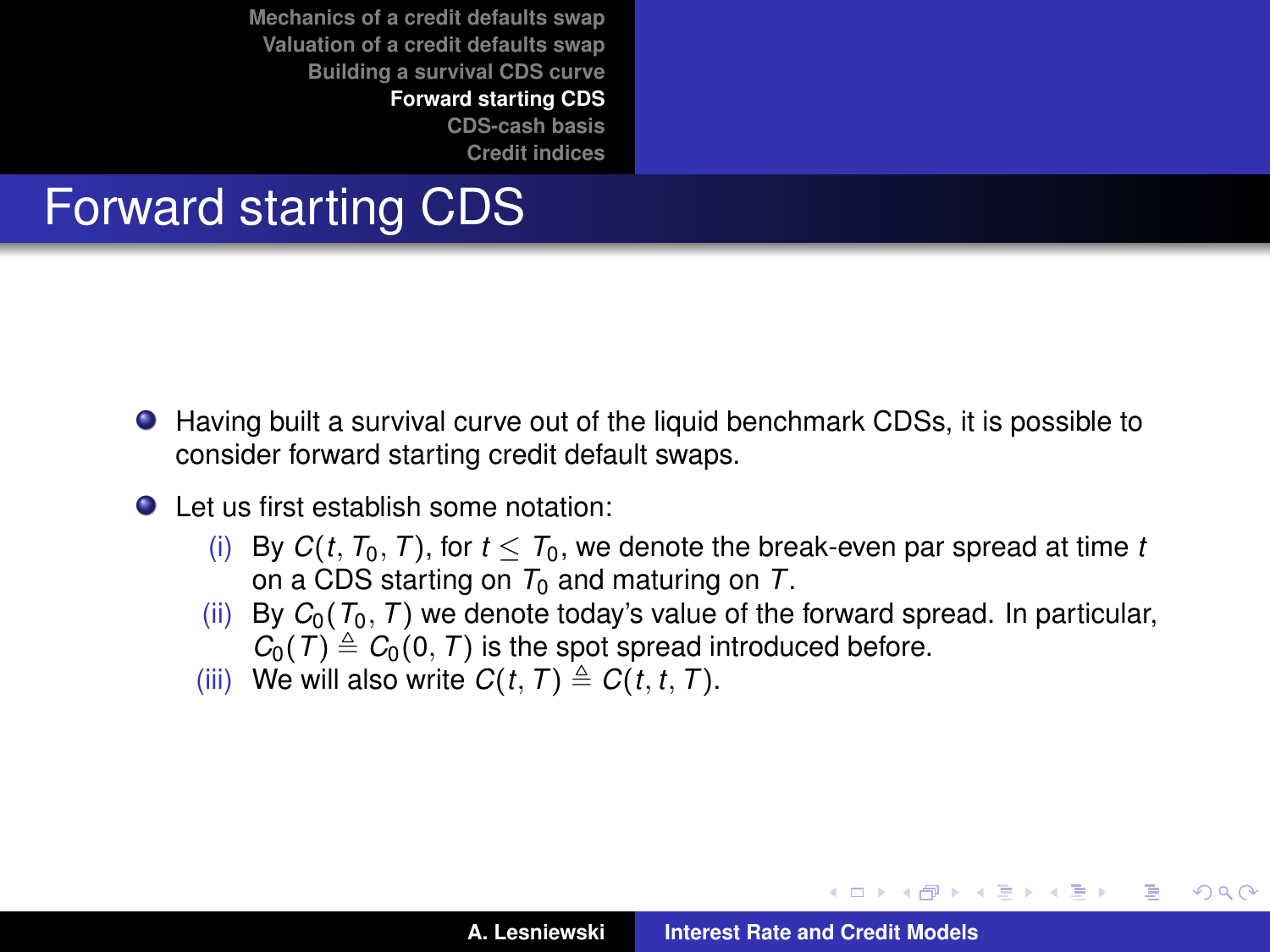# Valuation of a forward starting CDS

- Valuation of a forward starting CDS is based on the same principles as a spot starting CDS
- The time *t* value of the protection leg is

$$
V_{prot}(t, T_0, T) = -(1 - R) \int_{T_0}^{T} P(t, s) dS(t, s).
$$

● The time *t* value of the premium leg is

$$
V_{\text{prem}}(t, T_0, T) = C \mathcal{A}(t, T_0, T),
$$

where  $A(t, T_0, T)$  is the *forward risky annuity*:

$$
\mathcal{A}(t, T_0, T) = \frac{1}{2} \sum_{j=1}^N \delta_j P(t, T_j) (S(t, T_{j-1}) + S(t, T_j)).
$$

イロメ イ部メ イヨメ イヨメー

重  $2Q$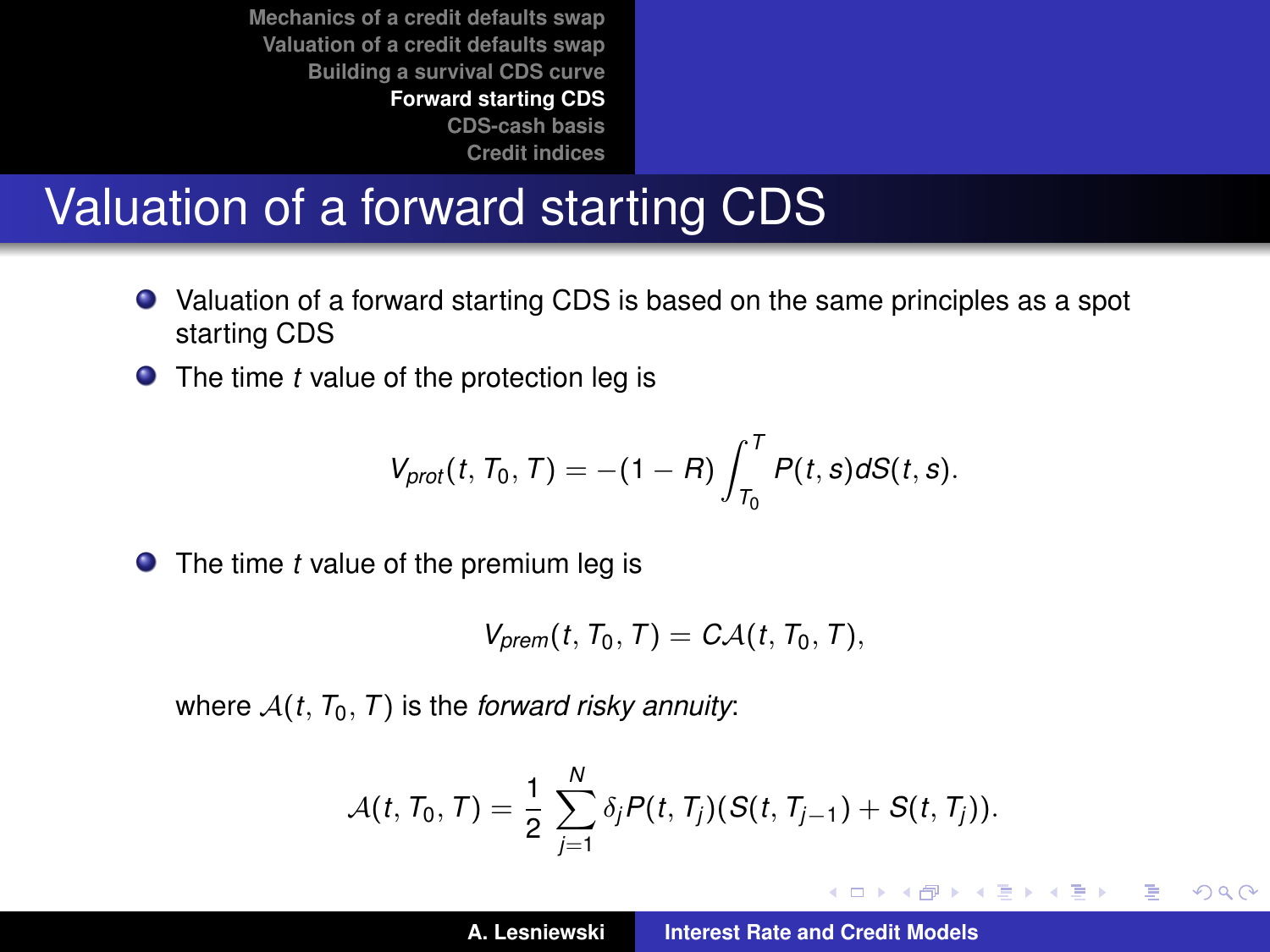# Valuation of a forward starting CDS

● At inception, a forward starting CDS has PV of zero:

$$
V_{prot}(t, T_0, T) - V_{prem}(t, T_0, T) = 0.
$$

● Hence, the break-even forward spread is given by

$$
C(t, T_0, T) = \frac{V_{prot}(t, T_0, T)}{\mathcal{A}(t, T_0, T)}
$$

.

イロメ イ団メ イヨメ イヨメー

重  $2Q$ 

Assuming no default through  $T_0$ ,  $C(t, T_0, T)$  is independent of t and is equal to *C*(*T*0, *T*).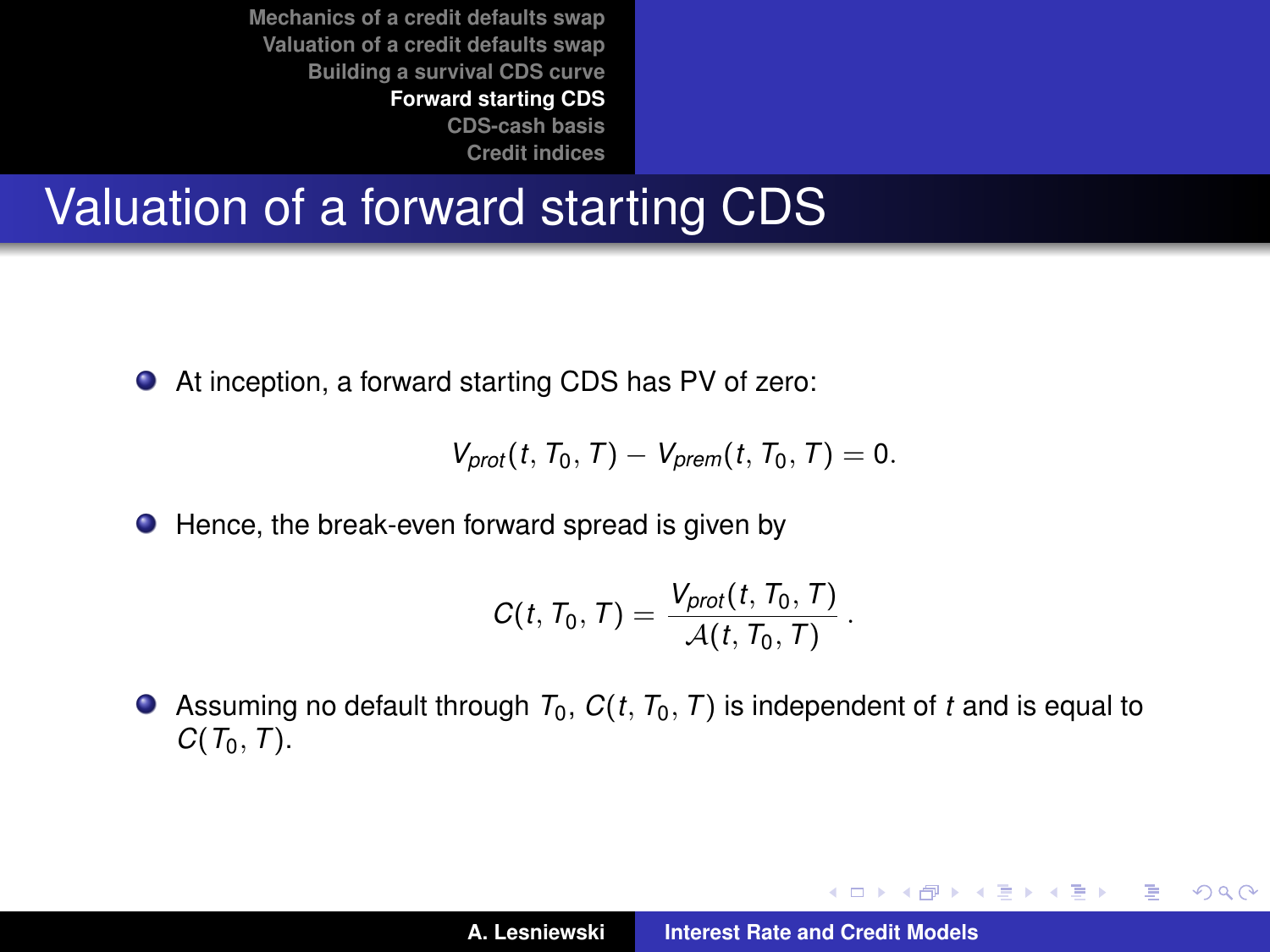**[Credit indices](#page-38-0)**

# Corporate bonds revisited

- Consider again a bond that pays a coupon *C* on payment dates *T<sup>j</sup>* , *j* = 1, . . . , *n*, and returns the principal (assumed \$1) at maturity to the bond holder.
- $\bullet$  If default occurs prior to  $T_n$ , remaining coupon payments cease, and a fraction R of the bond principal is returned on the default date  $\tau$ .
- The value of the coupon payment at  $T_j$  is given by

$$
C\delta_j \mathcal{P}(0,T_j) = C\delta_j \mathsf{E}\Big[e^{-\int_0^{T_j} r(s)ds} 1_{\tau > T_j}\Big].
$$

- $\bullet$  Likewise, the PV of the final return of the principal at  $T_n$  is simply  $\mathcal{P}(0, T_n)$ .
- **•** The value of receiving recovery *R* at the time of default is  $C(0, T<sub>n</sub>)$  with  $C(s) = R$ .
- Adding up all these elements leads to the valuation formula:

$$
Price = C \sum_{j=1}^n \delta_j \mathcal{P}(0, T_j) + \mathcal{P}(0, T_n) + C(0, T_n).
$$

イロメ イ部メ イヨメ イヨメー

<span id="page-36-0"></span>Þ  $2Q$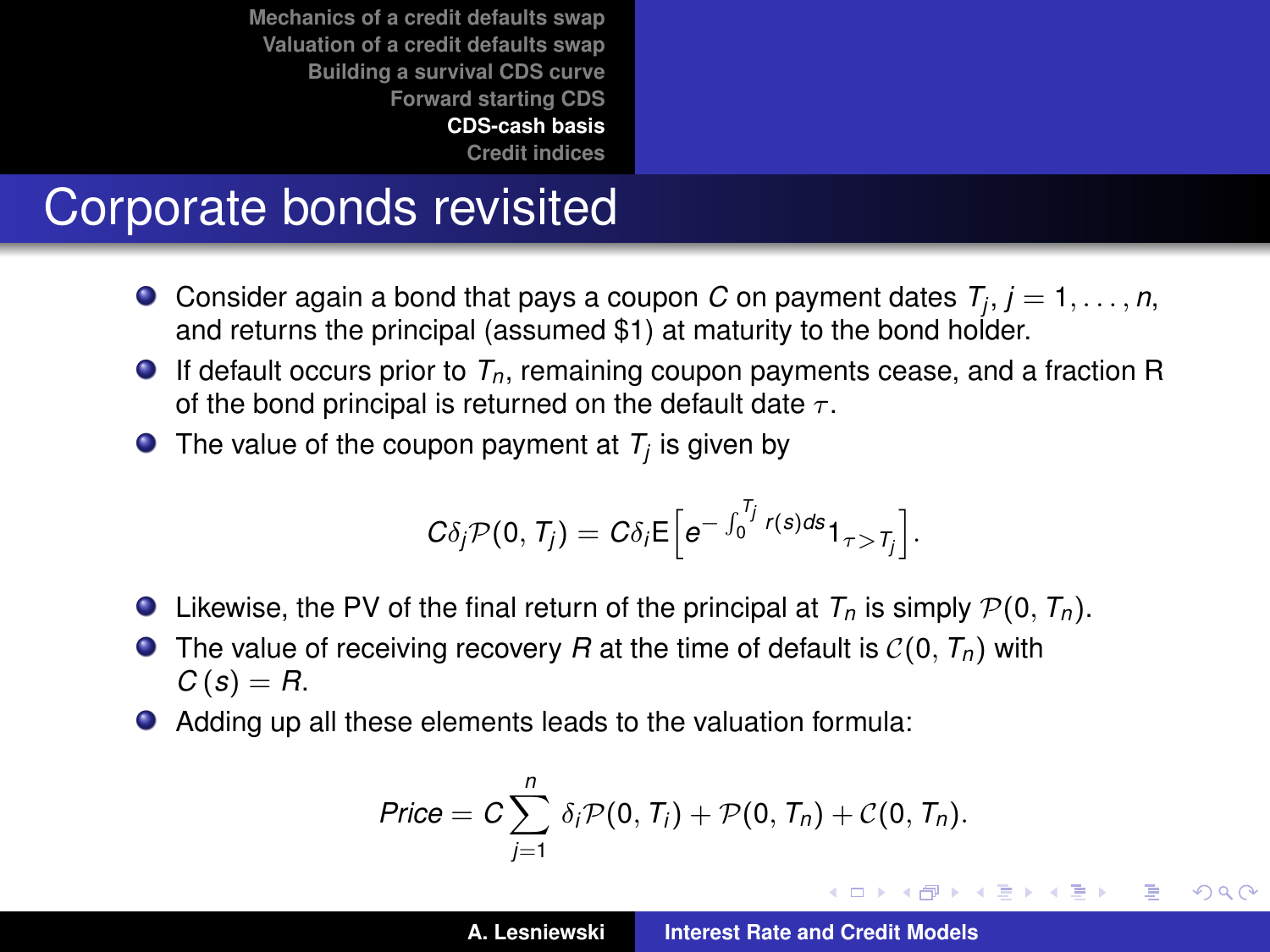#### CDS-cash basis trade

- It is possible (in principle) to synthesize a corporate bond of maturity *T* through the following trades:
	- long US Treasury of maturity  $T$  of the same face value.
	- (ii) short CDS on the corporate bond of maturity  $T$  and notional equal to the face value.
- This observation underlies the concept of the *CDS-cash basis*, defined as the difference of the CDS spread and the spread of a bond of similar (or same) maturity.
- This basis can be positive or negative (a negative basis means that the CDS spread is lower than the spread implied by the bond).
- A view on the spread is implemented by means of *basis trading*.

イロメ イ部メ イ君メ イ君メー

 $QQ$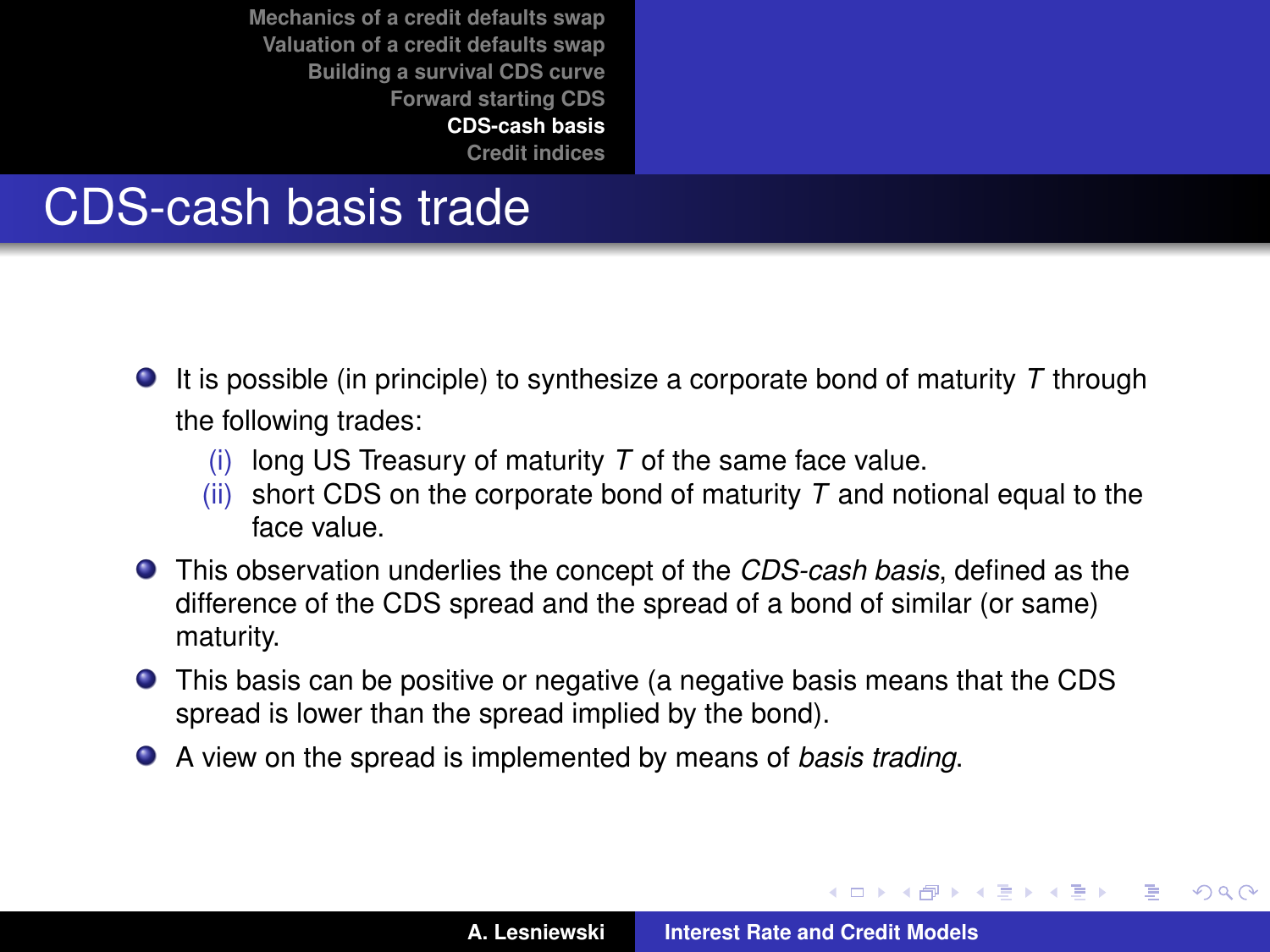# CDX and iTraxx

- In 2001 JPMorgan originated the first synthetic CDS indices. Currently there are two main families of CDS indices: CDX and iTraxx.
- Both of them issued and administered by Markit (since 2007) <http://www.markit.com/markit.jsp?jsppage=indices.jsp>.
- CDX indices contain North American and emerging market corporate names, while iTraxx contain companies from Europe, Asia, and Australia.
- Currently, credit indices are the most liquid form of credit default swaps (traded volumes of single name CDS have significantly declined since 2008).
- They serve as an important gauge of credit conditions, and allow market participants to take a broad view on credit spreads.

(ロトス個) (運) (運)

<span id="page-38-0"></span> $2Q$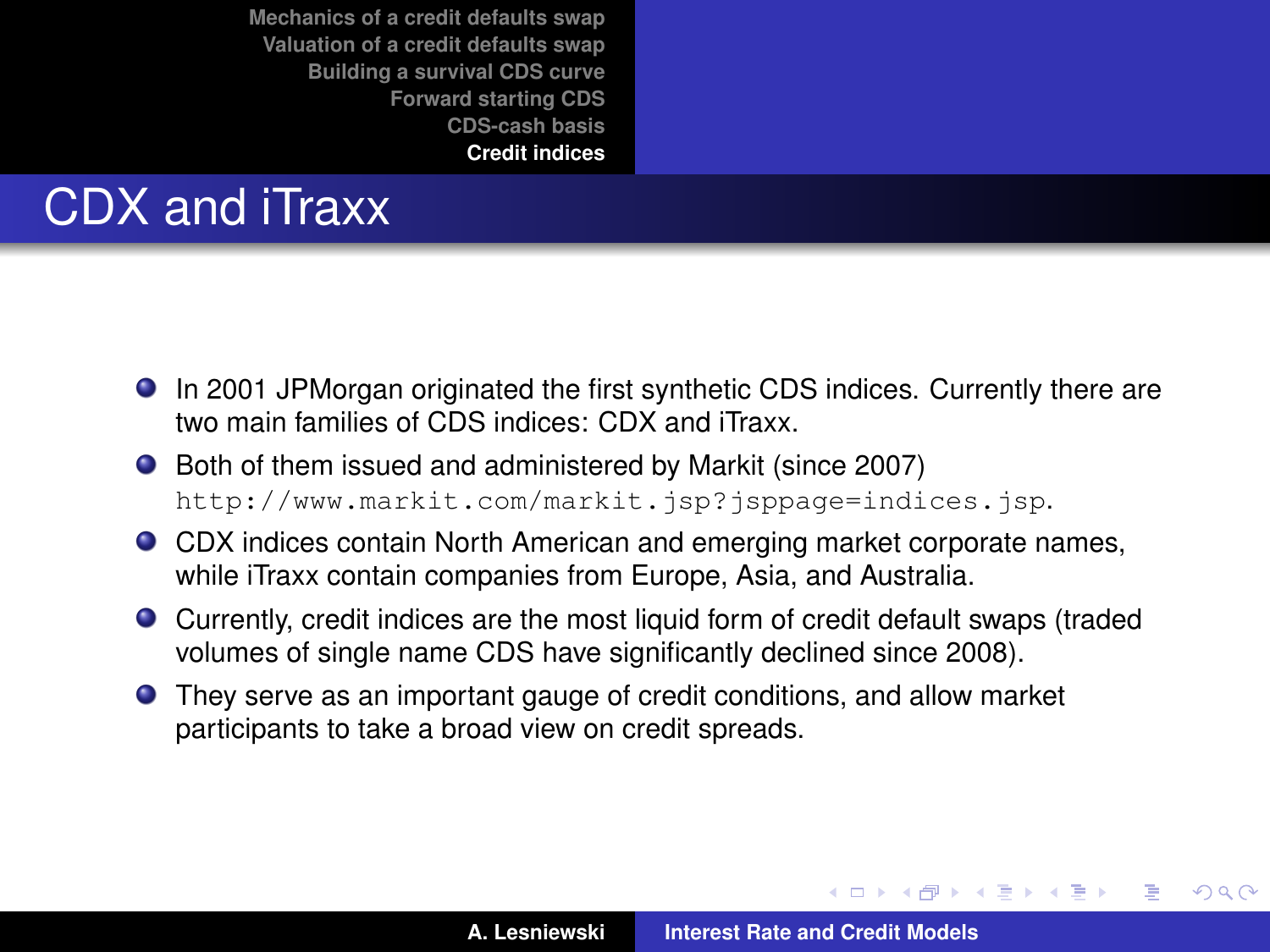# CDX and iTraxx

- CDX contains three main series: IG (125 investment grade names), HY (100 high yield names) and EM (14 names).
- Indices are quoted in standardized maturities (3,5,7,10 years), and are rolled semiannually.
- The new issue may have a new composition of names (for example, the names whose credits were downgraded cannot be part of the basket).
- For example, the current IG series is CDX.NA.IG.31 (it rolled on February 8, 2019, and it will roll into series 32 in September, 2019).
- Quote conventions are: 100 bp running spread (for IG) and 500 bp (for HY and EM) plus upfront fee.

イロメ イ部メ イ君メ イ君メー

 $299$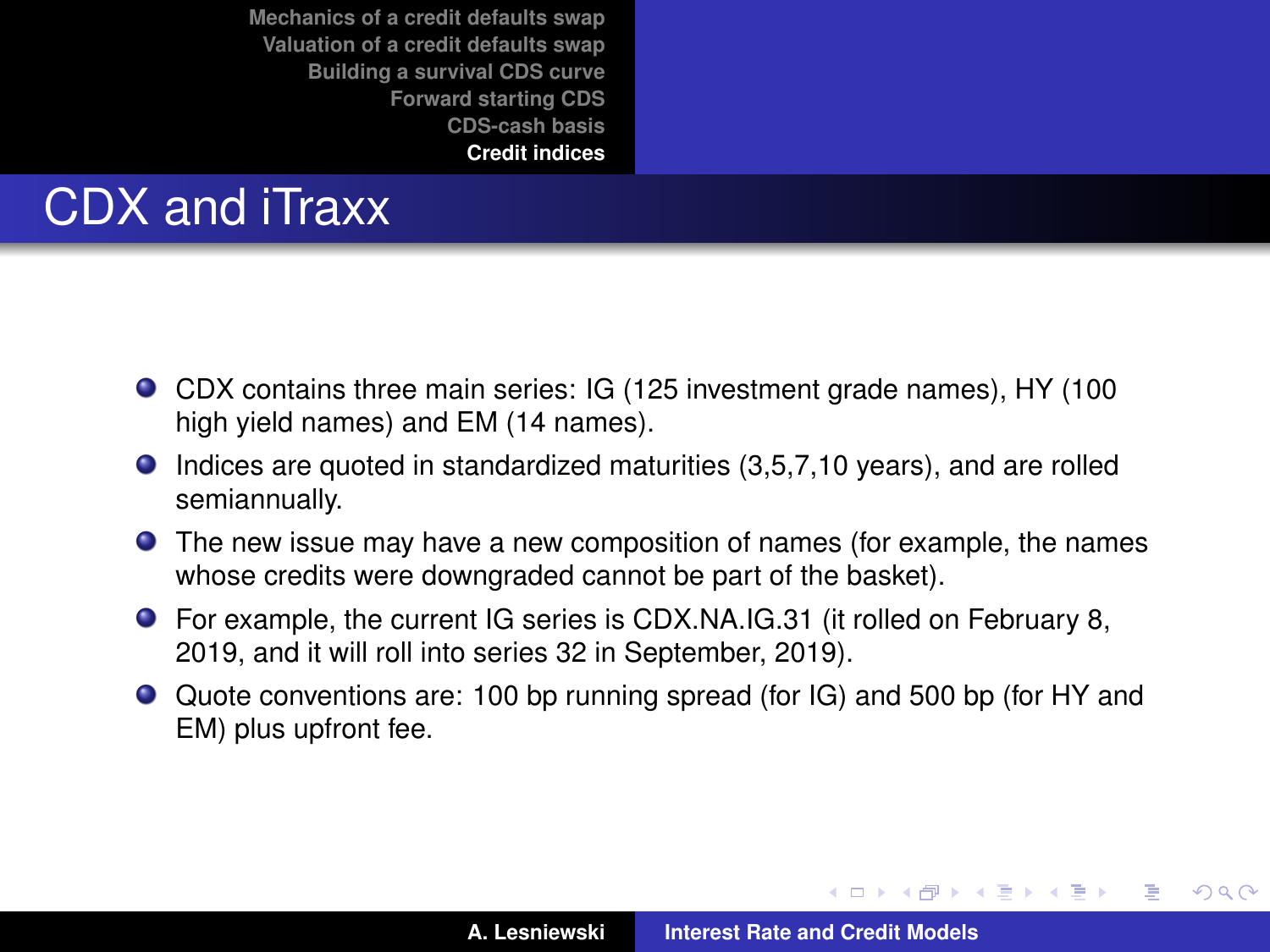#### Mechanics of a credit index

- A credit index is a bilateral OTC transaction. Transactions are cleared through ICE, CME, and LCH.
- According to the market convention, a *buyer* of the index is the party receiving the spread (and thus assuming the credit risk).
- This is to be contrasted with the single name CDS convention, where the buyer pays the spread.
- The upfront fee is paid 3 business days following the trade.
- The coupon is paid quarterly on the IMM dates using the act/360 basis.

(ロトス個) (運) (運)

Þ

 $QQ$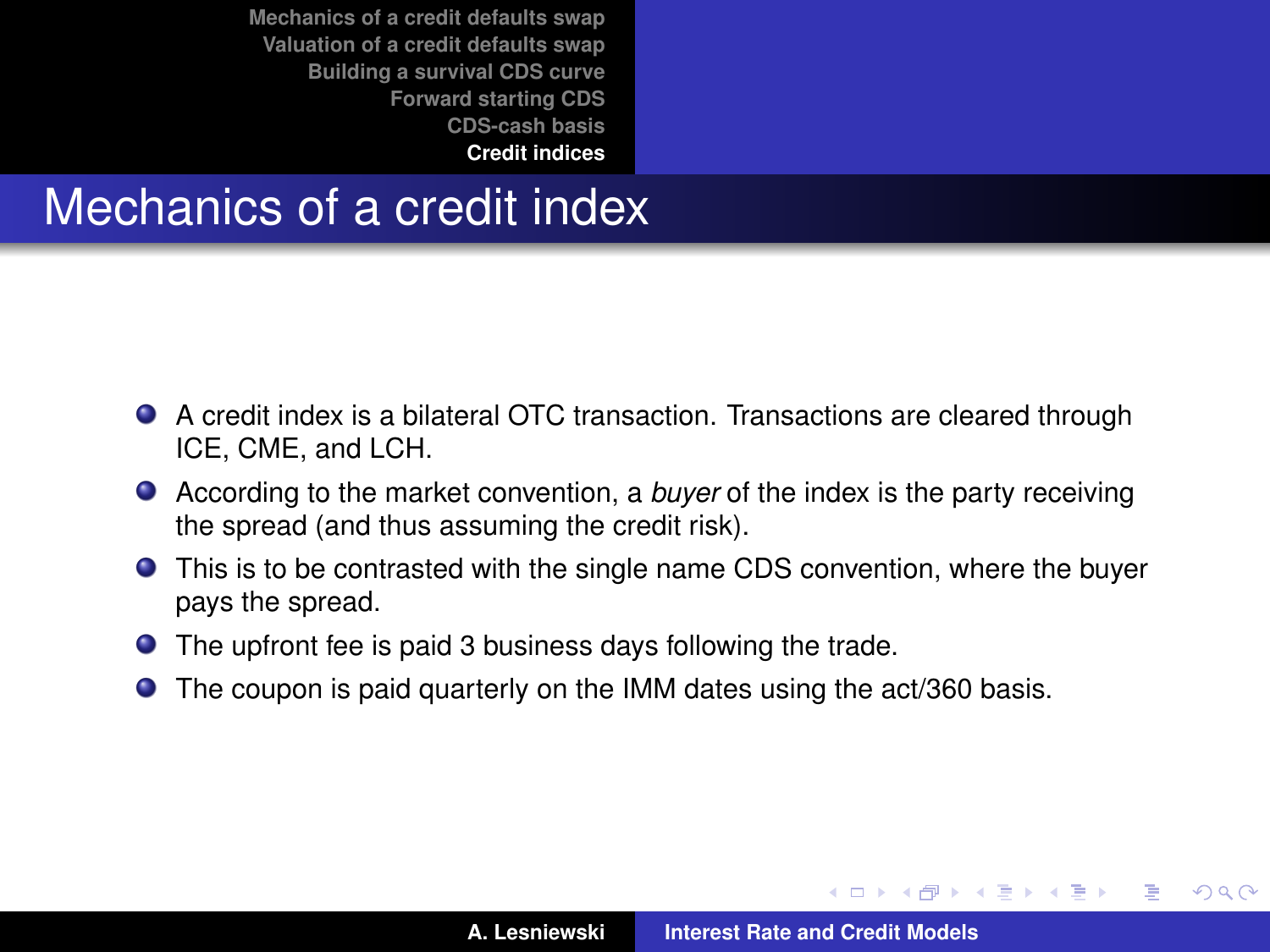## Mechanics of a credit index

- The prices of the indices are calculated as follows. We start out with *N* firms (say,  $N = 125$ ) in the basket.
- For each name, we set up a standard CDS with a fixed (conventional) coupon *C*. Each of the *N* component CDSs pays the same coupon, on the same payment dates.
- The index is quoted as the total upfront required to buy this basket of CDSs.
- If *C* is larger than the average par spread of the firms in the basket, we expect the upfront amount to be negative.
- Often the market quotes the price following the bond market convention: "bond price" =  $100 +$  upfront fee in %.

イロメ イ部メ イ君メ イ君メー

 $299$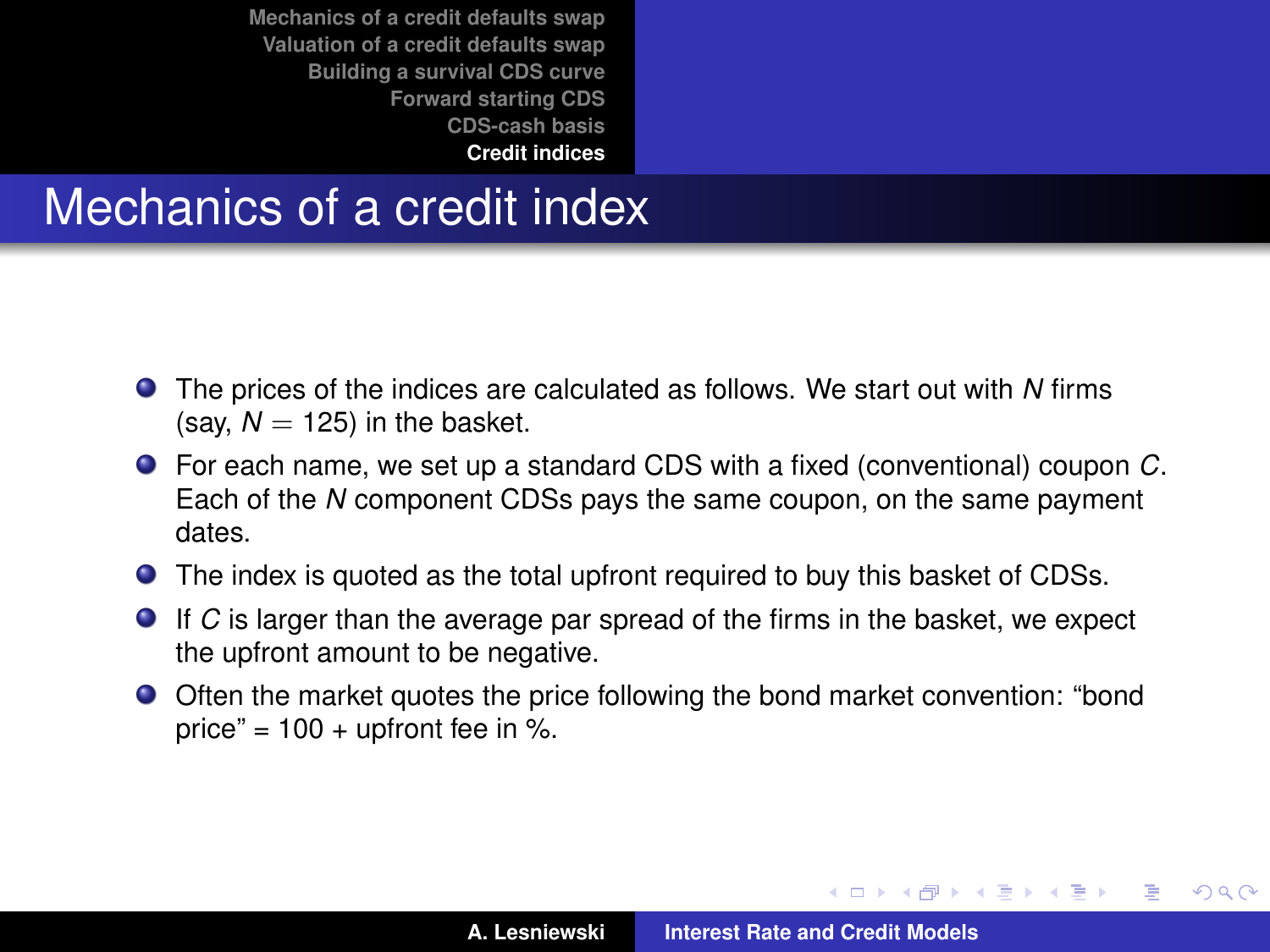#### Mechanics of a credit index

- It is convenient to convert the upfront price into an intrinsic "par spread", according to the following convention:
	- (i) Assume that all firms in the basket are identical and have a flat par spreads of *C*.
	- (ii) Assuming 40% recovery, find the value of  $\overline{C}$  that yields the upfront value of the index.
- **The intrinsic index spread**  $\overline{C}$  **is not a straight arithmetic average of the par** spreads of the component spreads. It is close to it in case if the basket consists of similar credits.

 $\left\{ \begin{array}{ccc} 1 & 0 & 0 \\ 0 & 1 & 0 \end{array} \right.$ 

 $QQ$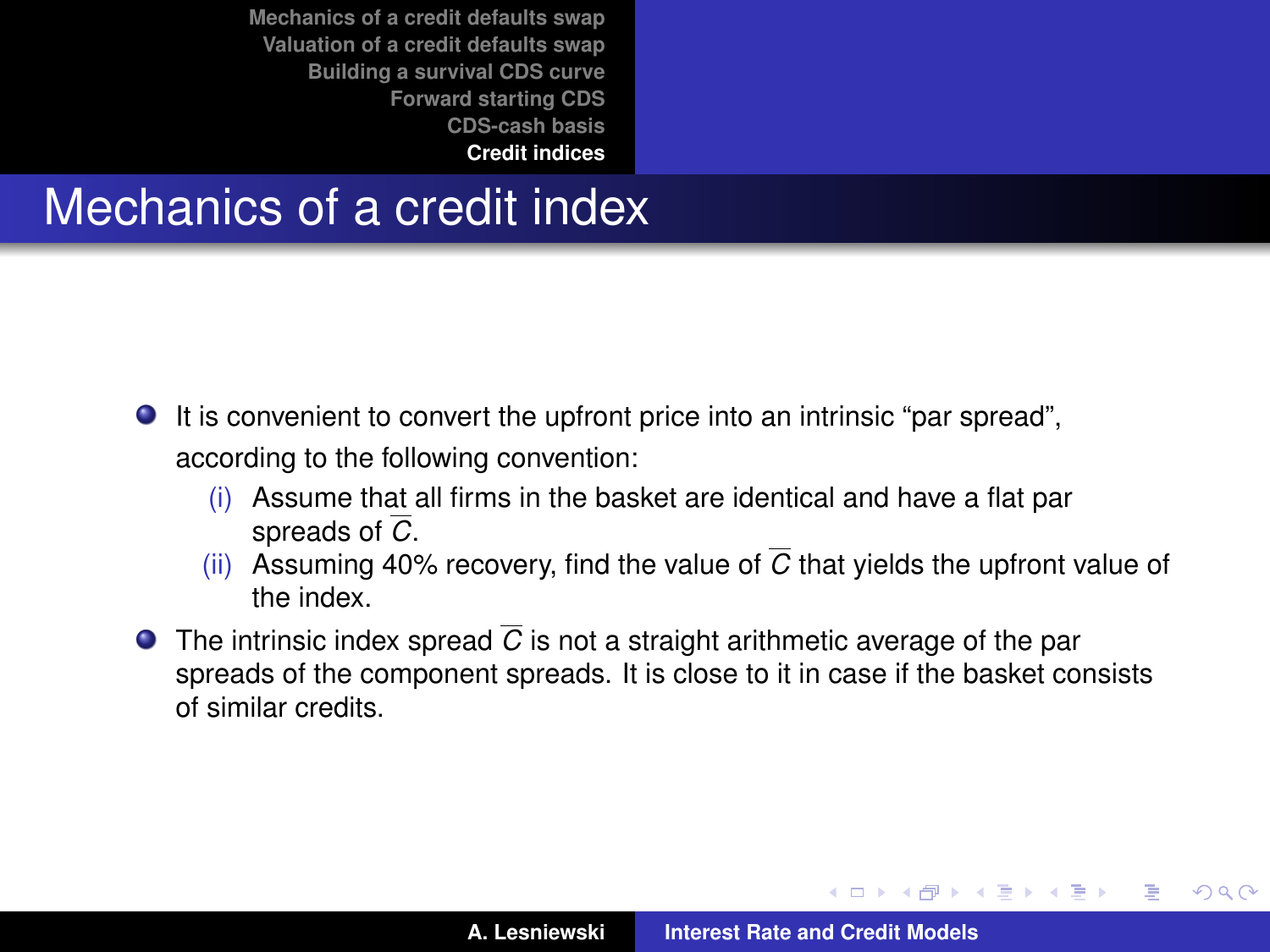# Default handling

- If there are no defaults in the basket, then the coupon is paid until contract's maturity.
- If name *j* defaults:
	- (i) The buyer pays 1/*N* of the notional to the seller against the delivery of the defaulted name or the payment of  $1 - R_i$  applied to the appropriate fraction of the notional
	- (ii) The buyer receives the accrued coupon from the defaulted name from the last payment date.
	- (iii) The notional gets reduced by 1/*N*.

K ロ ▶ K 御 ▶ K 唐 ▶ K 唐 ▶ .

Þ

 $298$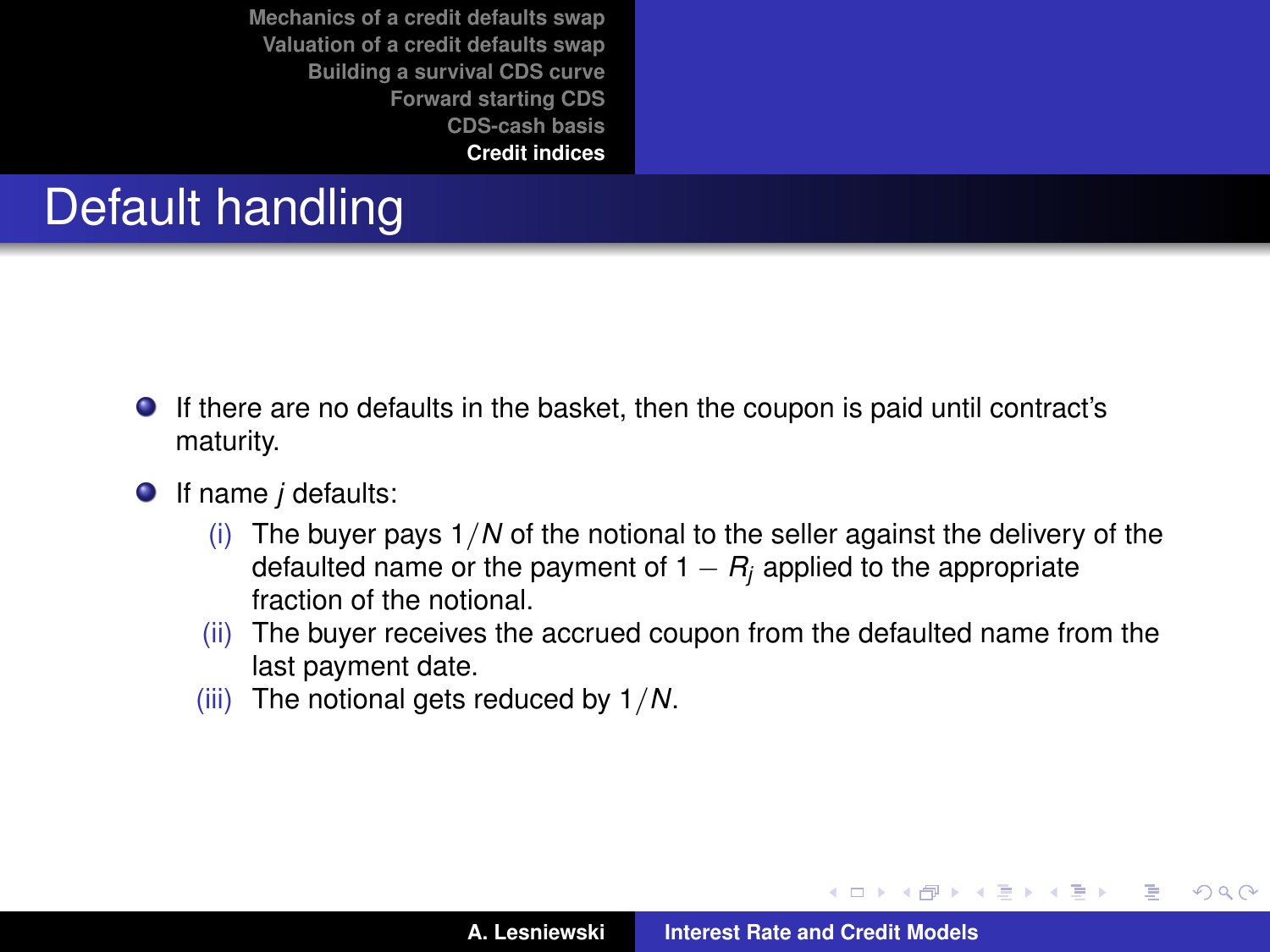# **Scaling**

- The credit indices have a somewhat different definition of what constitutes default from that of single name CDSs.
- In the case of CDX, the payment on the protection leg is triggered in case of bankruptcy or failure to pay but not in case of restructuring.
- As a consequence, if one replicates the index by buying all the individual CDSs, the replicated portfolio price does not match the index price.
- Sometimes this is expressed in terms of an intensity basis scale  $\varepsilon$ : take all regular single-name survival curves  $S_i(0, t)$ ,  $i = 1, \ldots, N$ , and scale them according to

$$
\widetilde{S}_i(0,t)=S_i(0,t)^{\varepsilon}.
$$

**This is equivalent to scaling all forward intensities by a factor of**  $\varepsilon$ **. We determine** a value of  $\varepsilon$  (typically in the range 90-95%) such that when we use  $S_i(0, t)$  as the survival curves, we match the index price.

イロメ イ部メ イ君メ イ君メー

 $299$